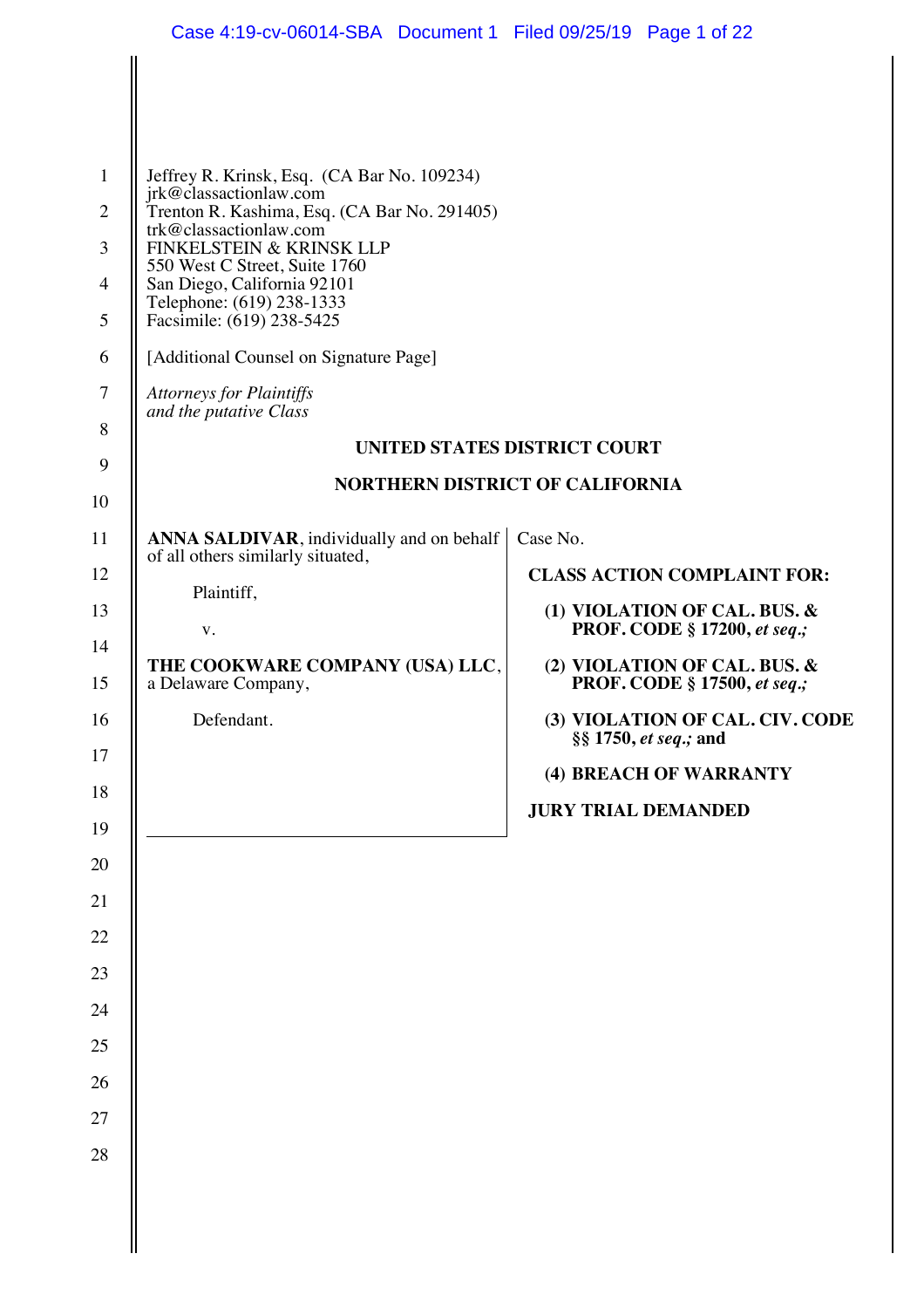- 1 - **CLASS ACTION COMPLAINT** Case No: 1 2 3 4 5 6 7 8 9 10 11 12 13 14 15 16 17 18 19 20 21 22 23 24 25 26 27 28 Plaintiff ANNA SALDIVAR ("Saldivar" or "Plaintiff"), individually and on behalf of the other members of the below-defined Class she seeks to represent (collectively, the "Class" or "Class members"), hereby alleges against Defendant THE COOKWARE COMPANY (USA), LLC d/b/a GreenPan ("GreenPan" or "Defendant"), upon personal knowledge, and as to all other matters upon information and belief, based upon the investigation made by the undersigned attorneys, as follows: **I. NATURE OF THE CASE** 1. Plaintiff brings this class action lawsuit seeking damages and equitable relief on her own behalf and on behalf of members of the Class, each of whom purchased one or more nonstick cookware products ("Products") manufactured and/or marketed by GreenPan. 2. GreenPan makes several types of nonstick cookware Products which are coated with its patented "Thermolon™" ceramic non-stick coating. GreenPan's Products are widely available and sold at brick-and-mortar and online retailers such as Amazon.com, WalMart, Target, Williams Sonoma, Sur La Table, and Bed Bath & Beyond. 3. On the packaging attached to its nonstick Products, GreenPan advertises that its nonstick Products—made primarily of metal with a "Thermolon™" coating—are "COMPLETELY TOXIN FREE," "HEALTHY CERAMIC NON-STICK," and contain "No PFOA, PFAS, Lead or Cadmium." 4. On its website, www.greenpan.us, GreenPan advertises that its nonstick pans contain "0% Toxins," are "Good for the environment" and are "reinforced . . . with diamonds." *See* GreenPan, www.greenpan.us (last visited Sept. 23, 2019); *Why Ceramic*, GreenPan, www.greenpan.us/why-ceramic (last visited Sept. 23, 2019); *Why GreenPan*, GreenPan, https://www.greenpan.us/WHY-GREENPAN (last visited Sept. 23, 2019). GreenPan further claims on its website that GreenPans are a "green" product because "60% less CO2 is emitted during the curing phase of production of Thermolon coatings." *Id.* 5. GreenPan Products are not, in fact, "COMPLETELY TOXIN FREE!", but contain compounds that are known to be toxic. Upon information and belief, the patent for "Thermolon™" coating, which is applied to every GreenPan Product, contains several known toxins. 6. GreenPan's Products are not "HEALTHY CERAMIC NON-STICK" because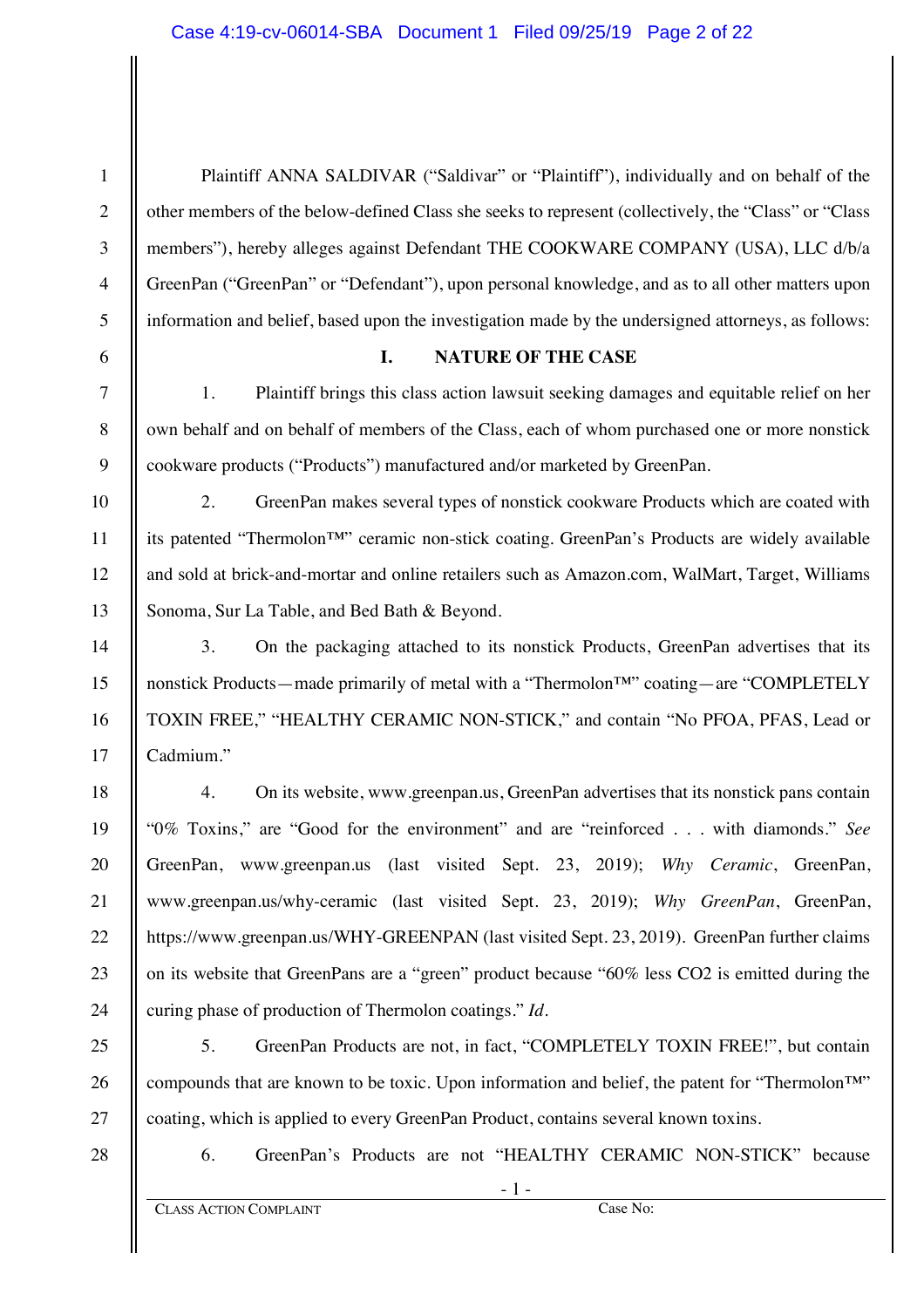GreenPan's Products, in and of themselves, do not make the food prepared any "healthier" (i.e., lower in fat, or higher in nutrients) than food prepared with other pans. The absence of toxins (as falsely claimed by GreenPan) does not make a product inherently "healthy," and further, the presence of toxins contained in GreenPan's Products in itself renders GreenPan's health claims false.

1

2

3

4

5

6

7

8

9

10

11

12

13

14

15

16

17

18

19

20

21

22

23

24

25

7. GreenPan's Products are not superior to other similar products simply because they do not contain PFOA, PFAs, lead, or cadmium. In fact, cookware containing PFOA and PFAs have largely been phased out of the cookware market in the United States. GreenPan's marketing of its GreenPan Products as superior simply because they do not contain compounds that other cookware does not contain is false and/or misleading.

8. GreenPan's Products are not "good for the environment" solely because GreenPan's manufacturing process creates a lower amount of harmful gasses than GreenPan's competitors. GreenPan's Products are not "reinforced . . . with diamonds," nor do they contain material amounts of diamonds or diamond fragments.

9. GreenPan markets its Products to the health-conscious consumer. GreenPan's consumer cares about the consumer's health and the health of the consumer's family. As a result, the GreenPan consumer pays a premium for GreenPan's nonstick Product; in fact, GreenPan's Products sell for an approximate 50% to 400% higher price than other nonstick cookware.

10. Each of GreenPan's claims related to the lack of toxins in its Products, the health benefits of its Products, the beneficial impact of its Products on the environment, the implication that GreenPan's competitors' products contain PFOA, PFAs, lead, or cadmium, and the use of diamonds in GreenPan's Products deceived, confused, or misled the public as to the nature and/or value of GreenPan's Products.

11. Because of these false and/or misleading claims, Plaintiff and members of the Class paid more for their GreenPan Product than they would have paid in absence of the false and/or misleading claims.

26

27

28

# **II. JURISDICTION AND VENUE**

12. This Court has diversity jurisdiction over this action under 28 U.S.C. §§ 1332(a) and (d) because the amount in controversy for the Class exceeds \$5,000,000, and Plaintiff and the Class

- 2 -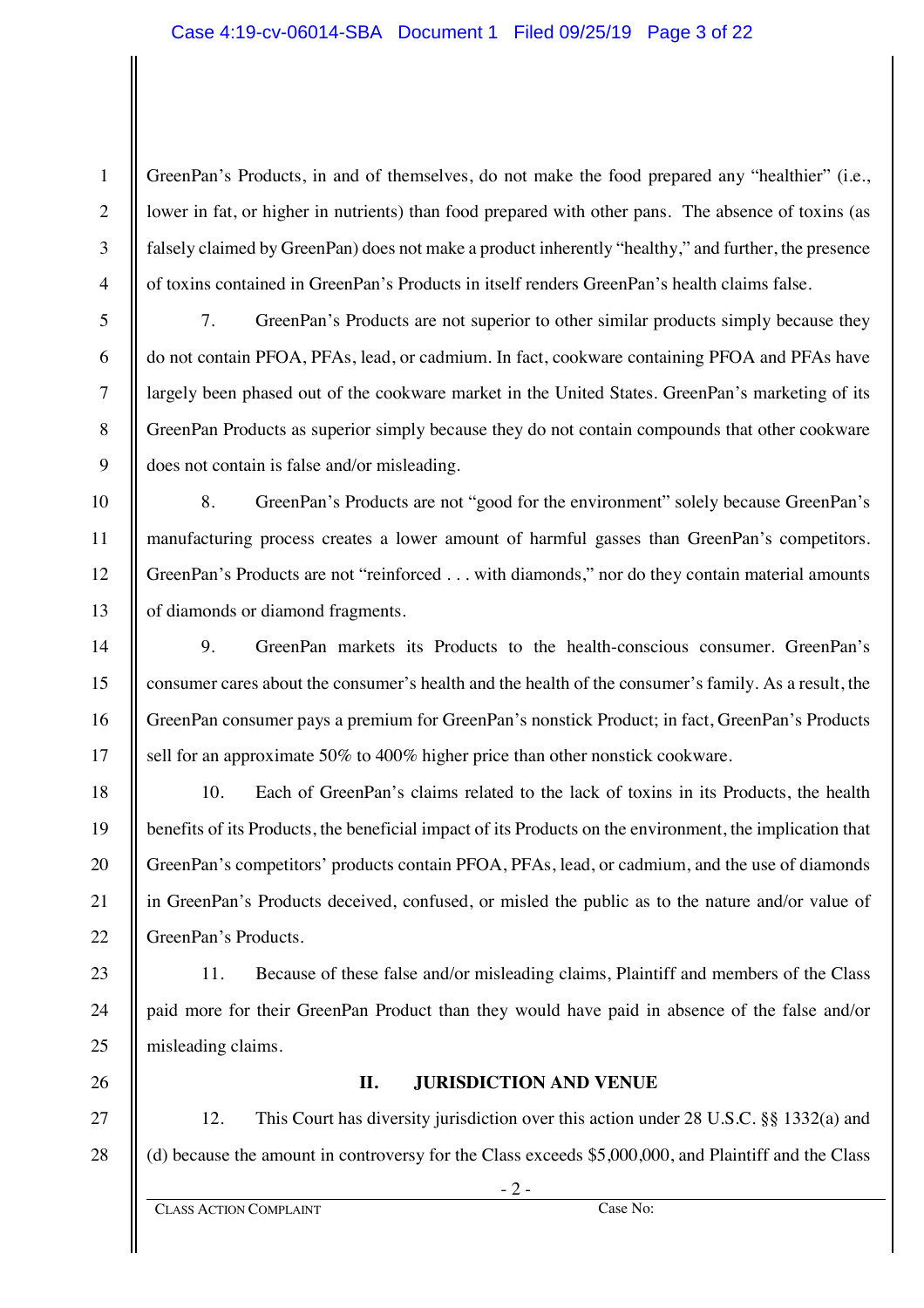are citizens of a state other than that of the Defendant.

13. This Court has personal jurisdiction over Defendant because Plaintiff purchased her GreenPan Product in the State of California, Defendant's Products are advertised, marketed, distributed, and sold throughout the State of California; Defendant engaged in the wrongdoing alleged in this Complaint in the State of California; Defendant is authorized to do business within the State of California; and Defendant has sufficient minimum contacts with California and/or otherwise has intentionally availed itself of the markets of California, rendering the exercise of jurisdiction by the Court permissible under traditional notions of fair play and substantial justice.

14. Venue is proper in this Court pursuant to 28 U.S.C. § 1391(a) because a substantial part of the events or omissions giving rise to these claims occurred in this District, the Defendant has caused harm to Class Members residing in this District, and the Plaintiff is a resident of this District.

## **III. PARTIES**

## **A. Plaintiff**

1

2

3

4

5

6

7

8

9

10

11

12

13

14

15

16

17

18

19

20

21

22

23

24

25

26

27

15. Plaintiff Anna Saldivar is a resident of the City of Greenfield, County of Monterey, California. Plaintiff purchased her GreenPan Products new in 2017 and chose to purchase her GreenPan Products based on GreenPan's website advertising and Product packaging.

### **B. Defendant**

16. Defendant, The Cookware Company (USA) LLC, d/b/a the Original GreenPan ("GreenPan"), is a Delaware Company with its principal place of business located at 660 White Plains Road, Suite 550, Tarrytown, New York 10591.

17. The Cookware Company (USA) LLC is the United States arm and subsidiary of The Cookware Company located in Belgium. The Cookware Company has "major offices" in Jiangmen, Tokyo, London, and Hong Kong.

18. Defendant manufacturers over fifty types of nonstick pots and pans which are all equipped with its patented "Thermolon™" nonstick coating, which it boasts as "100% TOXIN FREE!" and "HEALTHY CERAMIC NON-STICK."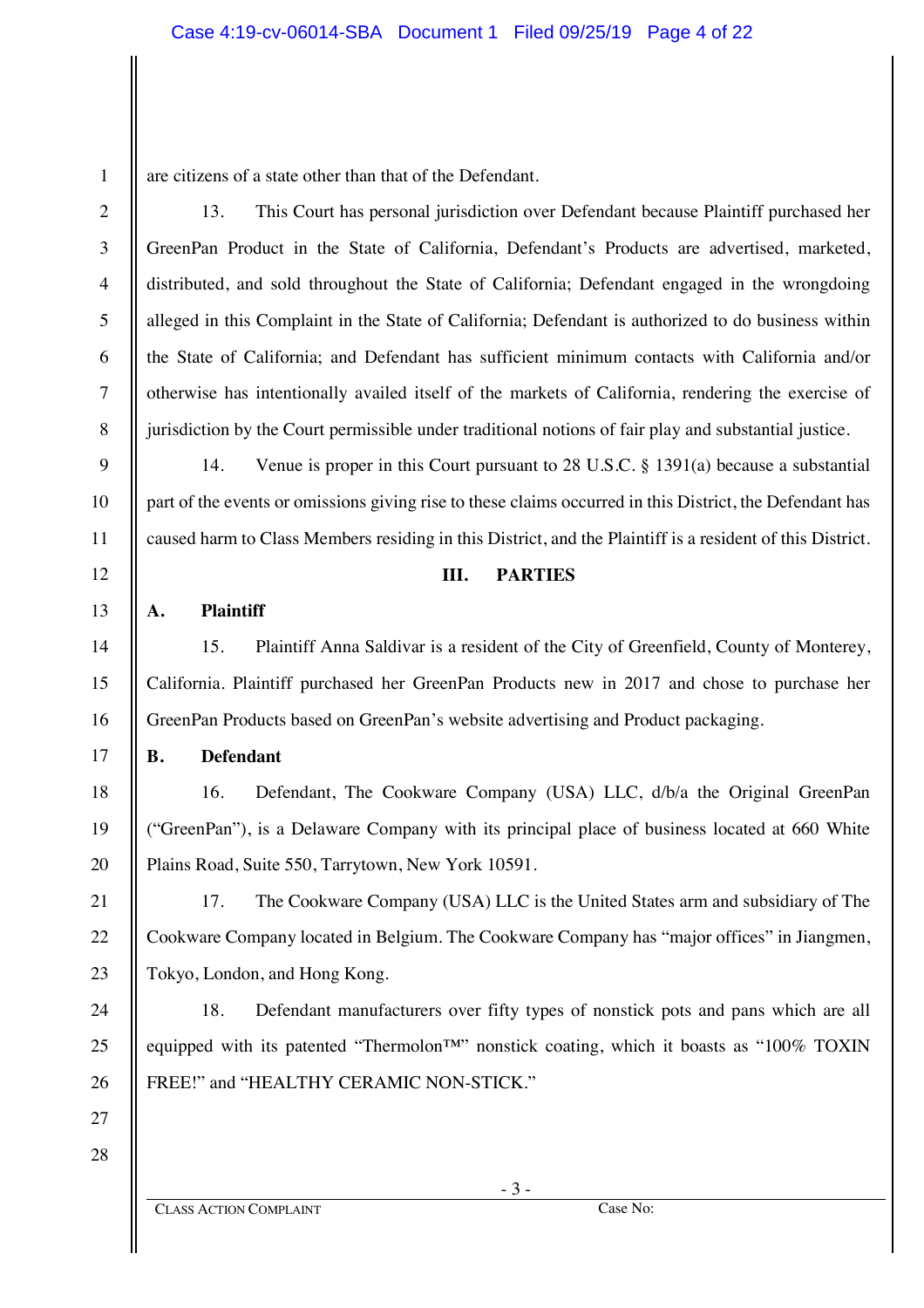## **IV. FACTUAL ALLEGATIONS**

#### **A. Ban of PFOAs aand PFAs Resulting from Teflon Controversy**

19. In approximately 1951, DuPont de Nemours, Inc. ("DuPont") began manufacturing Teflon, a chemical mixture used to make, among other things, non-stick coating for cookware products. The production of Teflon required the use of a class of chemicals known as C-8 perfluoroalkyls (PFAs), the most well-known of which is perfluorooctanoic acid (PFOA). When Teflon was first introduced it was widely believed to be safe.

20. In 1998, West Virginia farmer Wilbur Tennant sued DuPont alleging that DuPont's Parkersburg, West Virginia manufacturing plant poisoned the water supply in Parkersburg, resulting in the death of over 150 cattle owned by Tennant. The lawsuit was settled in 2001.

21. In 2001 a class action complaint on behalf of approximately 80,000 individuals living near DuPont's West Virginia manufacturing plant again was filed against DuPont seeking damages for injuries sustained on behalf of residents of as a result of DuPont's chemical pollution. The class action was settled in 2005. Between 2015 and 2017, over 3,550 additional PFOA-related lawsuits were filed and settled.

22. As of 2013, Teflon ceased using PFAs in the production of Teflon. Based on information and belief, no nonstick cookware sold in the United States since 2013 has been produced using PFAs or PFOA.

23. Studies conducted after the filing of the lawsuits revealed that C-8 PFA exposure is positively related to a number of diseases and cancers.

24. Additionally, studies showed that when Teflon was heated to temperatures above 662 degrees Fahrenheit, the PFA chemicals begin to degrade and can release toxic fumes.

25. The health concerns surrounding PFAS were widely reported. Due to these concerns, a global market for chemical-free cookware was created.

## **B. Introduction of GreenPan**

26. According to GreenPan's website, GreenPan founders Jan Helskins and Wim De Veirman "discovered" that "traditional non-stick pans released toxins when overheated and used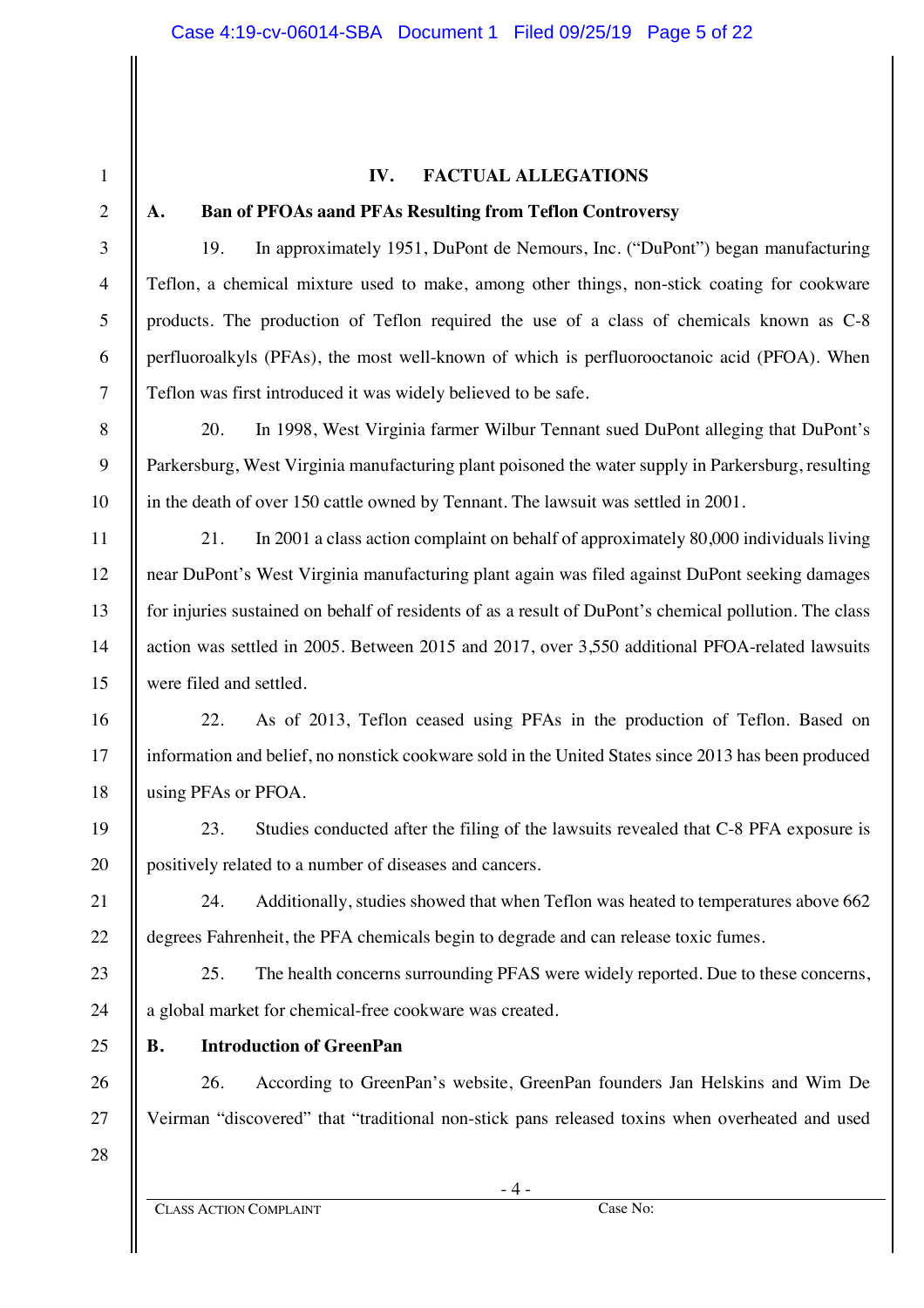PFOA during the manufacture of the coating."<sup>1</sup> Based on these findings, GreenPan's founders established a goal to create a new alternative.<sup>2</sup>

27. Around 2007 GreenPan "introduced the world to ceramic nonstick cookware" which was made possible by "Thermolon™," a ceramic non-stick coating.3 GreenPan's cookware, equipped with its patented "Thermolon™" coating, is now sold worldwide.

28. GreenPan's Product packaging currently claims that its Products are "HEALTHY CERAMIC NON-STICK," "COMPLETELY TOXIN FREE," "good for the environment," "reinforced . . . with diamonds," and contain "No PFOA, PFAS, Lead or Cadmium."

29. Thermolon<sup> $TM$ </sup>'s safety has yet to be conclusively established.

10

1

2

3

4

5

6

7

8

9

11

12

13

14

15

16

17

18

19

20

21

22

23

24

25

26

## **C. GreenPan Admonished for Over-the-Top Advertising**

30. The National Advertising Division of the Council of Better Business Bureaus, Inc. (NAD) "monitors national advertising in all media, enforcing high standards of truth and accuracy."4 The NAD complaint and review process for challenging a competitor's claims "is designed to encourage truthful advertising by providing a forum for the relatively quick resolution of disputes."5

31. Around 2012, NAD launched an inquiry into claims made by GreenPan in an advertisement which compared GreenPan's nonstick Products to one of its' competitors' nonstick cookware products.

32. Ultimately, NAD recommended that GreenPan take significant action concerning its claims, including, but not limited to:

- x "[D]iscontinue its PFOA-free claims or modify them to avoid conveying the unsupported message that all PTFE non-stick coatings are made with PFOA";
- x "[D]iscontinue its PTFE-free claims or modify them to avoid conveying the unsupported message that its Thermolon coated products are better for the
- <sup>1</sup> *Why GreenPan*?, GreenPan, https://www.greenpan.us/WHY-GREENPAN (last visited Sept.) 23, 2019).

<sup>2</sup> *Id.*

27 28  $\frac{3}{4}$  GreenPan, https://www.greenpan.us/ (last visited Sept. 23, 2019).<br> $\frac{4}{4}$  National Advertising Division (NAD), BBB National <sup>4</sup> *National Advertising Division (NAD)*, BBB National Programs, Inc., https://bbbprograms.org/programs/nad/ (last visited Sept. 23, 2019). <sup>5</sup> *Id.*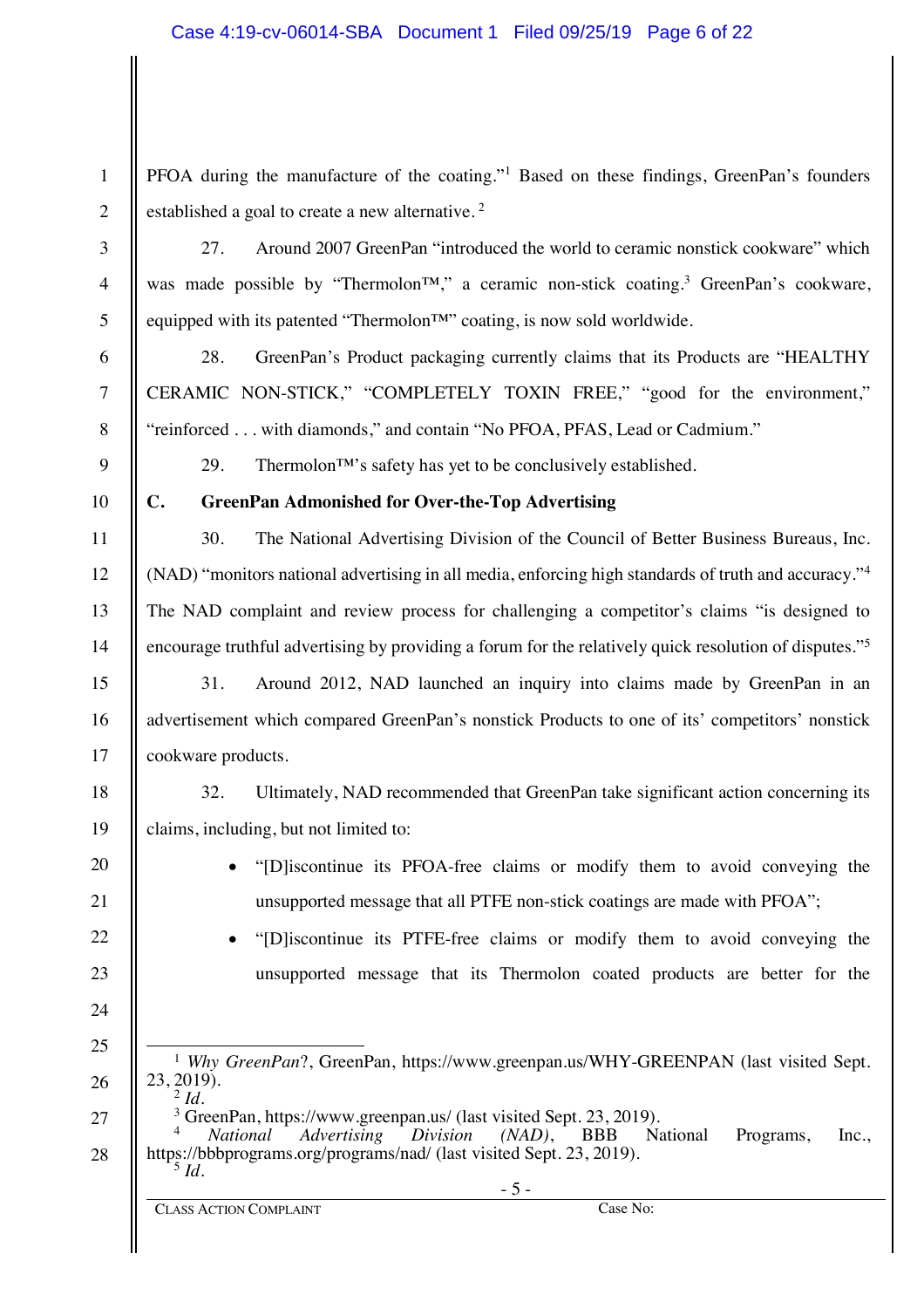| $\mathbf{1}$   | environment, healthier and safer than all PTFE-type non-stick products";                                                                                                                     |
|----------------|----------------------------------------------------------------------------------------------------------------------------------------------------------------------------------------------|
| $\overline{2}$ | "[D] iscontinue its 'eco-friendly' claims" given "the lack of supporting evidence in                                                                                                         |
| 3              | the record $\ldots$ ";                                                                                                                                                                       |
| $\overline{4}$ | "[D] iscontinue energy savings [claims] (as they were not consumer meaningful).";                                                                                                            |
| 5              | and                                                                                                                                                                                          |
| 6              | [D] iscontinue its 'natural,' 'mineral,' and 'mineral based' claims as the product in its                                                                                                    |
| 7              | final form has been chemically altered." <sup>6</sup>                                                                                                                                        |
| $\,8\,$        | 33.<br>GreenPan communicated to NAD that it would "take the NAD's recommendations                                                                                                            |
| 9              | into consideration in future advertising and will make such modifications as necessary to comply                                                                                             |
| 10             | with the NAD's decision."7                                                                                                                                                                   |
| 11             | GreenPan removed most of the verbiage NAD found to be troublesome and replaced<br>34.                                                                                                        |
| 12             | it with technically different, yet equally misleading, advertising.                                                                                                                          |
| 13             | 35.<br>GreenPan's Product packaging still contains claims that its Products are PFOA-free.                                                                                                   |
| 14             | <b>GreenPan Advertising Today</b><br>D.                                                                                                                                                      |
| 15             | Today, GreenPan claims on its advertising accompanying its nonstick Products that<br>36.                                                                                                     |
| 16             | its nonstick Products are "HEALTHY CERAMIC NON-STICK."8                                                                                                                                      |
| 17             | While GreenPan's Products may assist GreenPan's consumers in preparing "healthy"<br>37.                                                                                                      |
| 18             | (as well as non-healthy) meals, GreenPan's nonstick Products are not, in and of themselves, healthy,                                                                                         |
| 19             | nor do they guarantee that the meals cooked in them will be "healthy."                                                                                                                       |
| 20             | 38.<br>On its website, GreenPan claims that "[u]nlike traditional nonstick cookware, our                                                                                                     |
| 21             | ceramic nonstick coating is made without the use of PFAs, PFOA, lead or cadmium and never                                                                                                    |
| 22             | releases toxic fumes when overheated." <sup>9</sup> As recognized by NAD, such statements are misleading                                                                                     |
| 23             | because they convey the message that other non-stick coatings are made with PFOA, when in fact,                                                                                              |
| 24             |                                                                                                                                                                                              |
| 25             | <sup>6</sup> NAD Recommends GreenPan Modify, Discontinue Certain Eco-Friendly Claims for its Non-                                                                                            |
| 26             | Stick Cookware, BBB National Programs, Inc., http://www.asrcreviews.org/nad-recommends-<br>greenpan-modify-discontinue-certain-eco-friendly-claims-for-its-non-stick-cookware/ (last visited |
| 27             | Sept. 23, 2019).<br>$^7$ Id.                                                                                                                                                                 |
| 28             | <sup>8</sup> GreenPan, https://www.greenpan.us/ (last visited Sept. 23, 2019).<br>$9$ Id.                                                                                                    |
|                | $-6-$                                                                                                                                                                                        |

 $\overline{\phantom{a}}$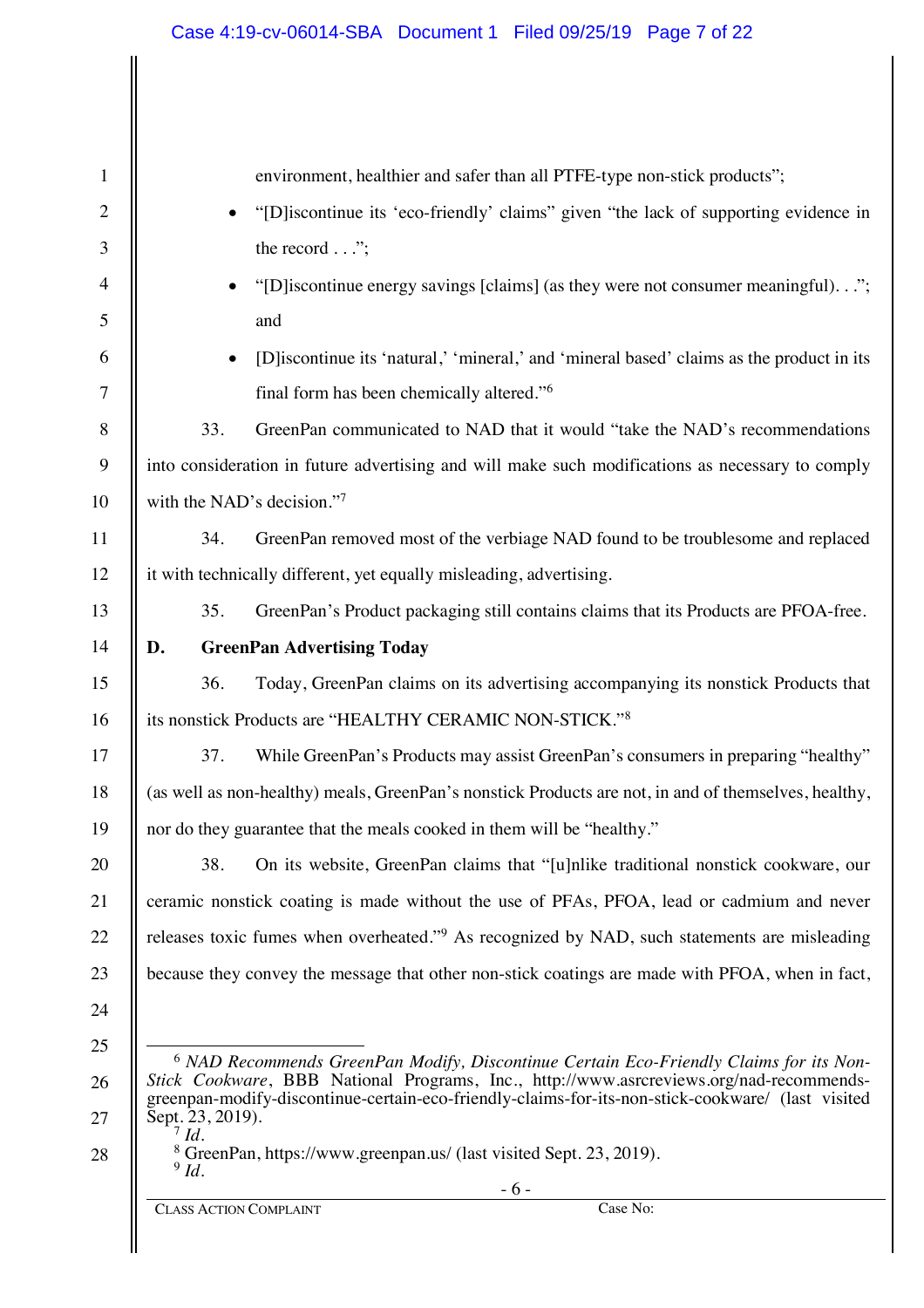they are not.

39. Implying that GreenPan's nonstick Products are superior because they do not contain PFAS, PFOA, lead or cadmium misleads consumers to believe that competitor's cookware contains PFAS, PFOA, lead or cadmium, when they do not.

40. On its website and Product packaging, GreenPan further claims that its Products contain "0% Toxins," and/or are "COMPLETELY TOXIN FREE!"10

41. Despite its claims, upon information and belief, GreenPan's nonstick Products **do** contain toxins.

42. The U.S. patent for Thermolon states that "[a]n anion- and far infared ray-emitting, inorganic ceramic coating agent for use in the present invention comprises in admixture the following components: 40-50% wt % of an inorganic binding agent, which is silane such as formula RnSiX4 n or an oligomer derived therefrom, as a binder . . . ." *See* United States Patent No. 7,727,637 (filed June 1, 2010) [hereinafter the "Thermolon Patent"] at 4, attached hereto as Exhibit A.

43. Silane is a toxin. *See Silane*, PubChem, https://pubchem.ncbi.nlm.nih.gov/ compound/Silane (last visited Sept. 23, 2019). Specifically, silane is "a colorless, flammable and poisonous gas, with a strong repulsive odor. It is easily ignited in air, reacts with oxidizing agents, is very toxic by inhalation, and is a strong irritant to skin, eyes and mucous membranes." *See id.*

44. The U.S. patent for Thermolon states that the "structure has been produced by forming an aluminum oxide (Al2O3) layer on the surface of an aluminum heat-cooker by anodic oxidation and then applying thereon either an anion- and far infrared ray-emitting, inorganic ceramic coating agent or a non-stick, inorganic ceramic coating agent . . . ." *See* Thermolon Patent at 4.

45. Aluminum oxide is also a toxin. *See Hazardous Substance Fact Sheet*, NJ Department of Health (Feb. 2017), available at https://www.nj.gov/health/eoh/rtkweb /documents/fs/2891.pdf; *see also* Daniel Krewski, et al., *Human Health Risk Assessment for Aluminum, Aluminum Oxide, and Aluminum Hydroxide*, NCBI, https://www.ncbi.nlm. nih.gov/pmc/articles/PMC2782734/ (last visited Sept. 23, 2019). Aluminum oxide has been given a hazard rating of 2 out of 4 by the New

28

<sup>10</sup> *Id.*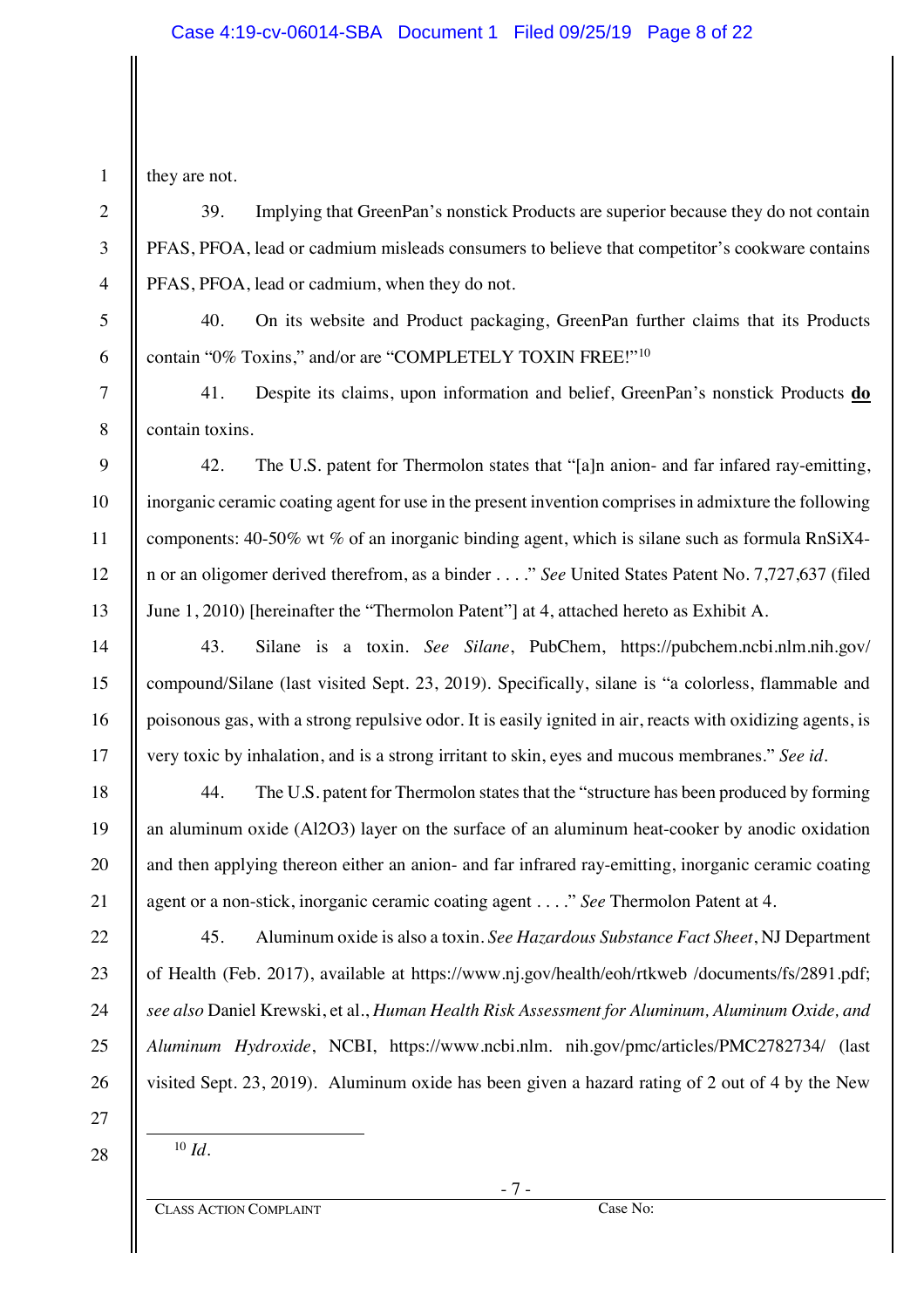#### Case 4:19-cv-06014-SBA Document 1 Filed 09/25/19 Page 9 of 22

- 8 - 1 2 3 4 5 6 7 8 9 10 11 12 13 14 15 16 17 18 19 20 21 22 23 24 25 26 27 28 Jersey Department of Health, and which noted on its "Hazardous Substance Fact Sheet" that "[r]epeated exposure can lead to lung damage." $11$ 46. The U.S. patent for Thermolon also states that another coating agent may be comprised of: an admixture [of] the following components:  $65-83\%$  wt % of an inorganic binding agent as a binder wherein said inorganic binding agent consists of 33-47 wt % of methyltrimethoxysiliane, 17-23% wt % of tetraethoxysilane and 30-50 wt % of silica sol; 10-19% of a functional filler which prevents the crack of a film between said binding agent and said silicon mixture and controls the viscosity such that the physico-chemical properties of the film are improved; 1-2 wt % of pigment which produces color; and 2-15% wt % of an anion- and far infrared ray-emitting, ceramic powder. Thermolon Patent at 5. Various other coating agents are proposed, with all variations containing an admixture of tetraethoxysilane, methyltrimethoxysilane, a "functional filler," and/or pigment. *See generally*, Thermolon Patent. 47. Tetraethoxysilane is toxin. *See generally* Gelest, Tetraethoxysilane Safety Data Sheet, available at https://www.gelest.com/wp-content/uploads/SIT7110.1 TETRAETHOXY SILANE\_GHS-US\_English-US.pdf. 48. Tetraethoxysilane "[c]auses serious eye irritation," "[m]ay be harmful if swallowed," "[m]ay cause respiratory irritation," and "[m]ay cause skin irritation." *See id* at 2. 49. Methyltrimethoxysilane is a toxin. *See Methyltrimethoxysilane*, PubChem, https://pubchem.ncbi.nlm.nih.gov/compound/Methyltrimethoxysilane# section=Consumer-Uses (last visited Sept. 23, 2019). 50. Methyltrimethoxysilane can cause "specific target organ toxicity," in addition to "serious eye irritation," "respiratory irritation," and "skin irritation." *See id.* 51. GreenPan's patent provides that the "functional filler" added to "prevent the crack of a film between the binding agents or to control the viscosity of the coating agent" shall be made of an "inorganic ceramic coating agent" such as "potassium titanate, alumina, and the like . . . ." Thermolon Patent at 5. 52. Potassium titanate is a toxin. *See* Substance Information, European Chemicals <sup>11</sup> *See Hazardous Substance Fact Sheet: Aluminum Oxide*, New Jersey Department of Health (Feb. 2017), available at https://www.nj.gov/health/eoh/rtkweb/documents/fs/2891.pdf.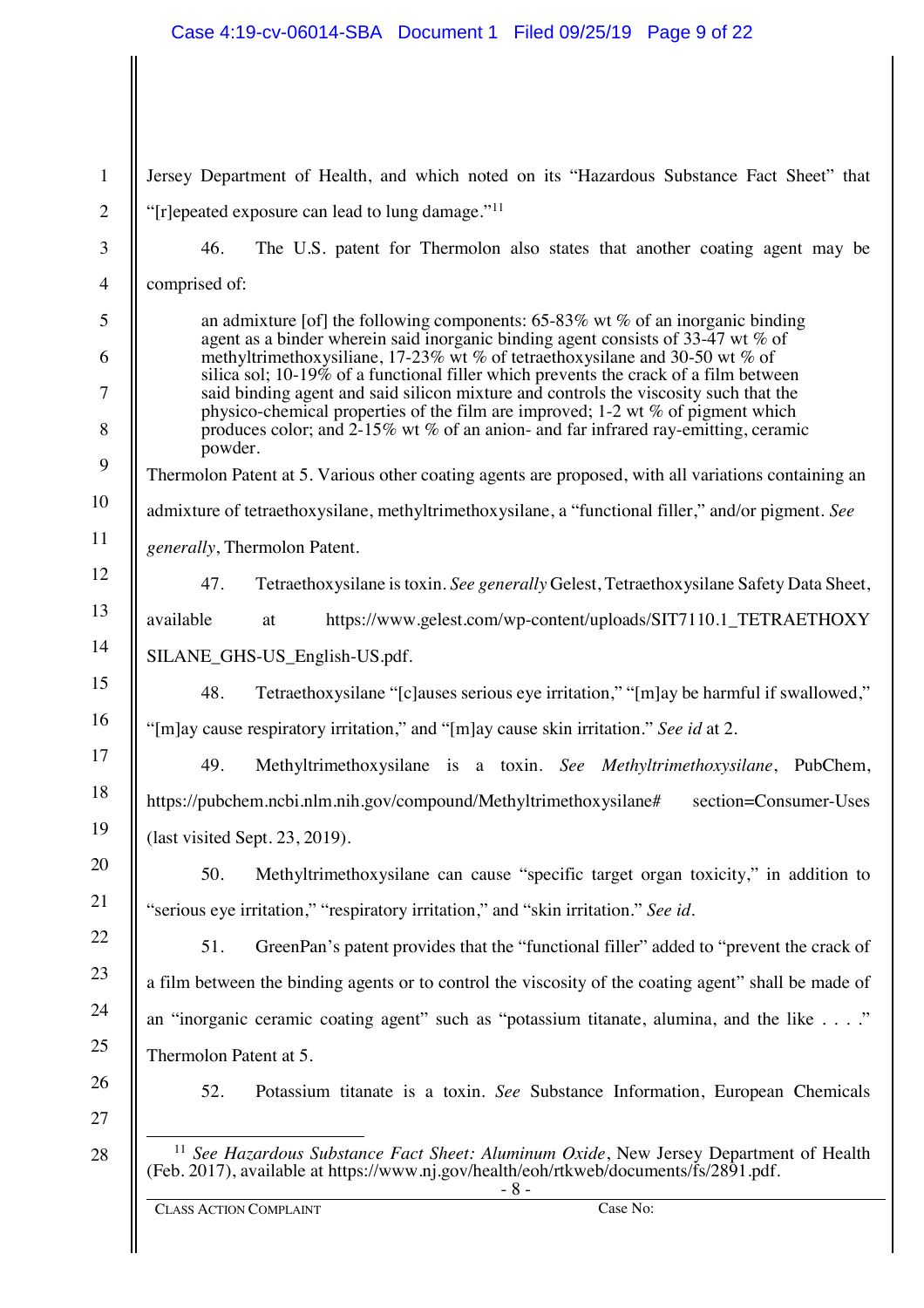Agency, https://echa.europa.eu/substance-information/-/substanceinfo/100.103.050#TRADE\_ NAMEScontainer (last visited Sept. 23, 2019).

1

2

3

4

5

6

7

8

9

10

11

12

13

14

15

16

17

18

19

20

21

22

23

53. Specifically, potassium titanate "is suspected of causing cancer." *Id.* Potassium titanate is also "harmful if inhaled and may cause respiratory irritation." *Id.*

54. Upon information and belief, GreenPan updated or "enhanced" its ceramic coating and applied for a new patent for this ceramic coating in June of 2018. *See* United States Patent Application No. 20180170815 (filed June 21, 2018), attached hereto as Exhibit B. The application for the "enhanced" coating also contains the toxins mentioned above. *See id.*

55. Thus, GreenPan's nonstick Products are not, in fact, "COMPLETELY TOXIN FREE!" as advertised, but rather, contain several known toxins.

56. The Code of Federal Regulations directs that "[i]t is deceptive to misrepresent, directly or by implication, that a product, package, or service is non-toxic. Non-toxic claims should be clearly and prominently qualified to the extent necessary to avoid deception." 16 C.F.R.  $§$  260.10(a).

57. GreenPan does not qualify its "nontoxic" claims in its Product packaging or website, but boldly claims that its Products are "COMPLETELY TOXIN FREE!" and have "0% Toxins."

58. GreenPan further advertises that its Products are "good for the environment." *Why Ceramic?,* GreenPan, https://www.greenpan.us/why-ceramic (last visited Sept. 23, 2019) ("Safe for your loved ones, good for the environment.").

59. Upon information and belief, GreenPan's support for its assertion that its Products are "good for the environment" is that GreenPan's Thermolon non-stick coating is "made from a sand derivative that does not require the use of toxic chemicals like PFOA or PFAS during the production process." *Id.*

24 25 26 27 28 60. Recognizing that environmental claims influence consumer purchases, The Federal Trade Commission issued "Green Guides" for businesses and marketers. The FTC's "Green Guides" direct that "[m]arketers should not make broad, unqualified general environmental benefit claims like 'green' or 'eco-friendly.' Broad claims are difficult to substantiate, if not impossible." *Environmental Claims: Summary of the Green Guides*, Federal Trade Commission at 1,

- 9 -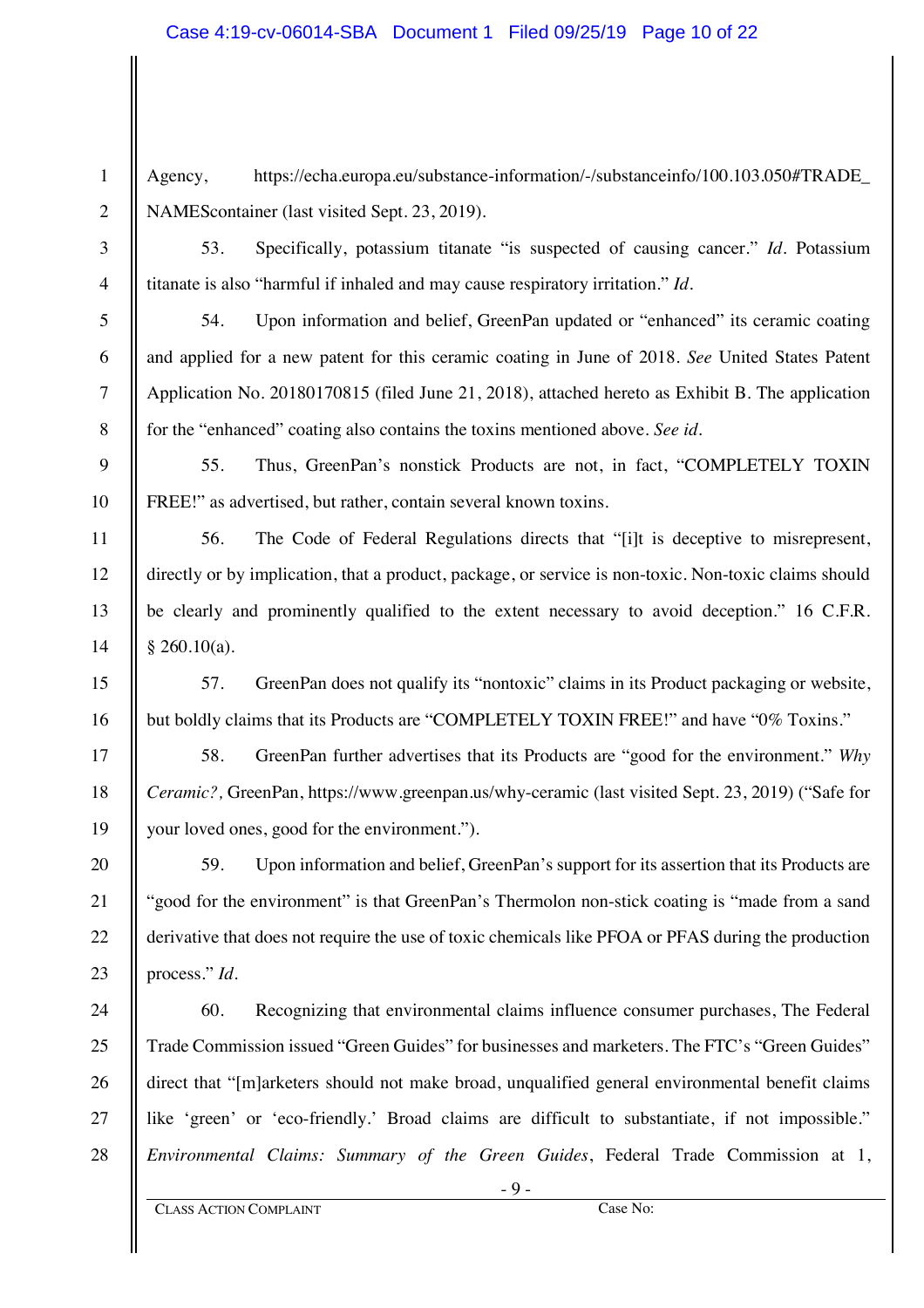https://www.ftc.gov/system/files/documents/public\_events/975753/ftc\_-\_environmental\_ claims\_s ummary\_of\_the\_green\_guides.pdf (last visited Sept. 23, 2019).

2

3

4

5

6

7

8

9

10

11

12

13

14

15

16

17

18

19

20

21

22

23

24

25

26

27

28

1

61. The FTC also directs: "Marketers should qualify general claims with specific environmental benefits. Qualifications for any claims should be clear, prominent, and specific." *Id.* The FTC adds that "[w]hen a marketer qualifies a general claim with a specific benefit, consumers understand the benefit to be significant. As a result, marketers shouldn't highlight small or unimportant benefits." *Id.* Further, "[i]f a qualified general claim conveys that a product has an overall environmental benefit because of a special attribute, marketers should analyze the trade-offs resulting from the attribute to prove the claim." *Id.*

62. Here, GreenPan has violated each of the directives issued by the FTC by claiming broadly that GreenPan Products are "good for the environment."

63. Insofar as GreenPan has qualified this claim with a specific benefit, which Plaintiff argues it has not, upon information and belief, the benefit of "not requir[ing] the use of toxic chemicals like PFOA or PFAS during the production process" is a small and/or unimportant benefit in light of the negative environmental effects GreenPan's Products create. For example, GreenPan's Products are made of metal and do not, upon information and belief, biodegrade.

64. Additionally, several consumer tests indicated that GreenPan's Products work as nonstick cookware for a fraction of the amount of time that a standard pan lasts. *See The Disappointing, Disappearing GreenPan*, San Diego Consumers Action Network (May 3, 2016), https://www.sandiegocan.org/2016/05/03/the-disappointing-disappearing-greenpan/ ("Tests conducted by America's Test Kitchen and Cooks Illustrated shows that most green pans did not perform as well as the more traditional nonstick finish. And consumer sentiment has not been kind towards the GreenPan . . . The Ceramic coated skillets works [sic] well initially, however the ceramic coating begins to become a not so non stick coating after about 3 or 4 months.").

65. Upon information and belief, this causes consumers to buy additional GreenPans, or other pans, which similarly do not biodegrade.

66. GreenPan advertises that its Products are "reinforced . . . with diamonds." *Why GreenPan*, GreenPan, https://www.greenpan.us/WHY-GREENPAN (last visited Sept. 23, 2019).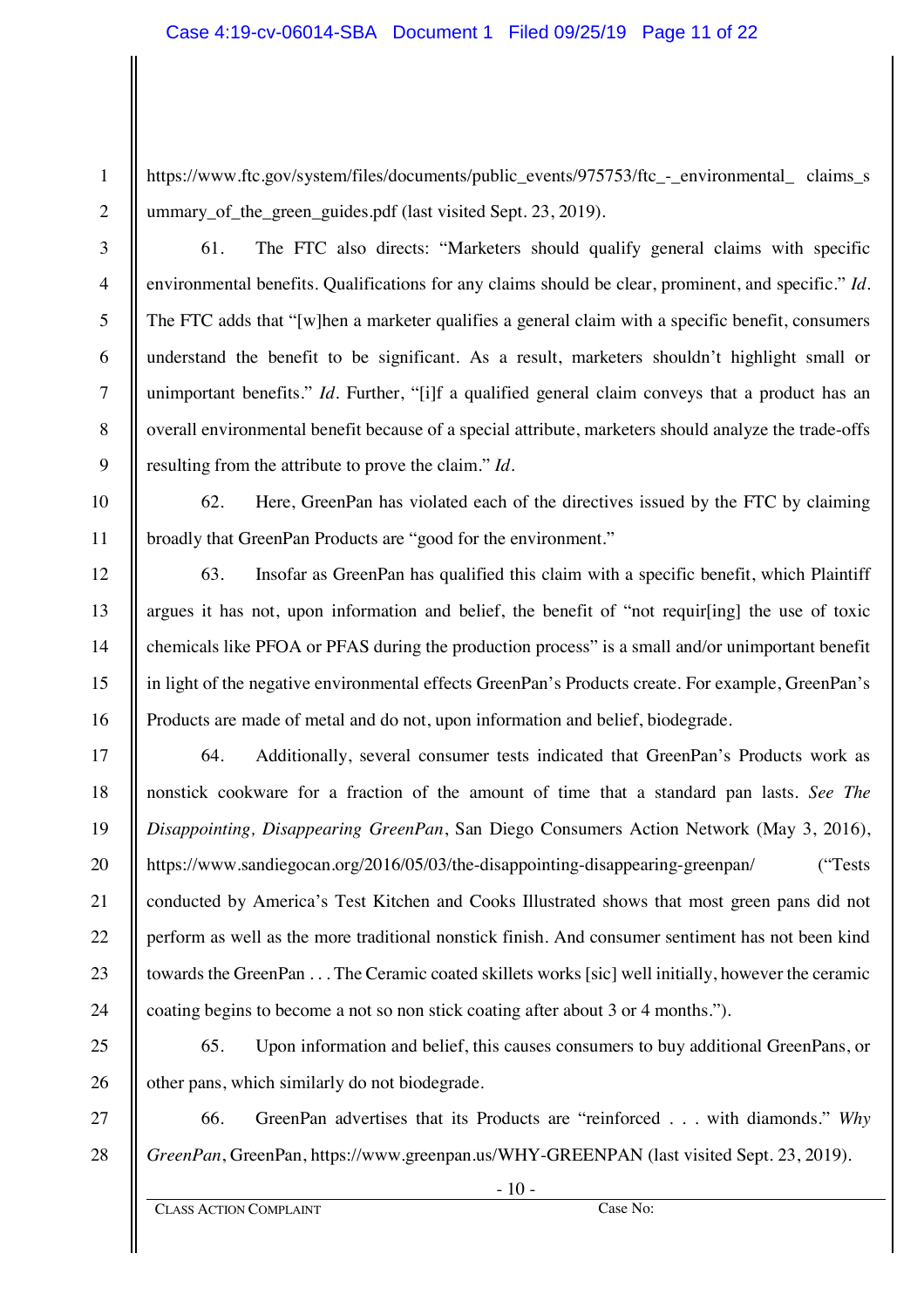67. GreenPan advertises this reinforcement makes "[the Products] more advanced in performance, durability and resilience." *Id*.

1

2

3

4

5

6

7

8

9

10

11

12

13

14

15

16

17

18

19

20

21

22

23

24

25

26

68. Upon information and belief, GreenPan's Products do not contain diamonds or diamond fragments.

69. GreenPan's statements regarding diamond reinforced Products, when in fact such Products do not contain diamonds, misleads consumers to believe that GreenPan's Product is of a greater value than it actually is.

70. Based on information and belief, GreenPan's consumers, including Plaintiff, purchased GreenPan's nonstick Products based largely on GreenPan's claims, including: "HEALTHY CERAMIC NON-STICK," "COMPLETELY TOXIN FREE," "good for the environment," "reinforced . . . with diamonds," and "No PFOA, PFAS, Lead or Cadmium."

71. GreenPan's claims including "COMPLETELY TOXIN FREE," "HEALTHY CERAMIC NON-STICK," and/or "Good for the environment" were materially misleading to consumers, including Plaintiff.

# **E. Plaintiff's GreenPan Purchase**

72. In 2017 Plaintiff Saldiver purchased her GreenPan Products from a Target store in Salinas, California.

73. Prior to purchasing her GreenPan Products, Plaintiff researched GreenPan's Products online on GreenPan's website, and examined GreenPan's claims on its Product packaging, including GreenPan's claims that its Products were, and are, "HEALTHY CERAMIC NON-STICK," "COMPLETELY TOXIN FREE," "good for the environment," "reinforced . . . with diamonds," and contain "No PFOA, PFAS, Lead or Cadmium."

74. Based on GreenPan's claims that its Products were, and are, "HEALTHY CERAMIC NON-STICK," "COMPLETELY TOXIN FREE," "good for the environment," "reinforced . . . with diamonds," and contain "No PFOA, PFAS, Lead or Cadmium." Plaintiff chose to purchase GreenPan Products over other comparable cookware.

27 28 75. Plaintiff paid a premium price for her GreenPan Products at the time she purchased them. Had Plaintiff known that any of GreenPan's claims regarding its Products were false, Plaintiff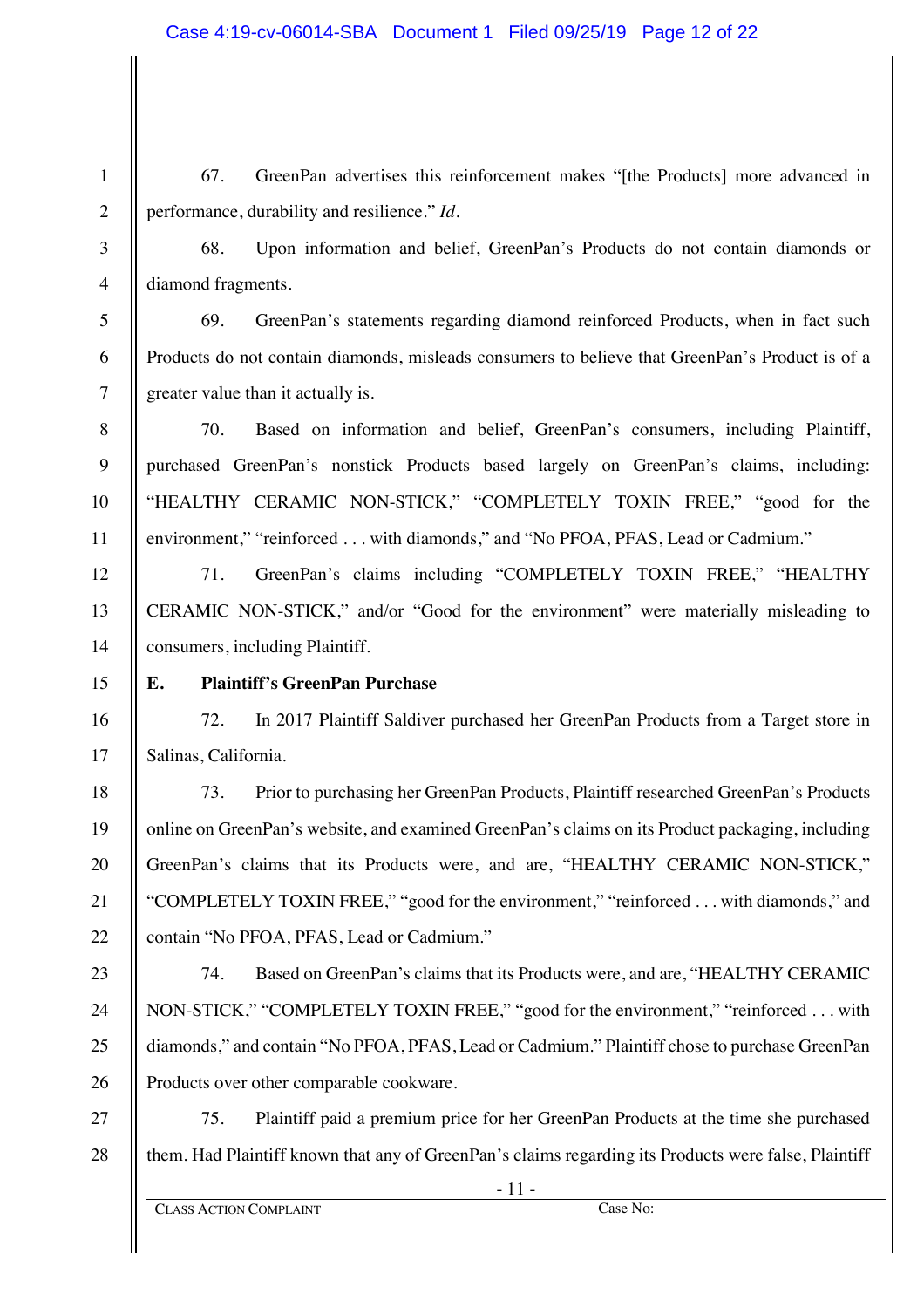1 2 3 4 5 6 7 8 9 10 11 12 13 14 15 16 17 18 19 20 21 22 23 24 25 26 27 28 would not have purchased her GreenPan Products, or would have paid substantially less for the cookware. **V. CLASS ACTION ALLEGATIONS** 76. Plaintiff brings this action pursuant to Rules 23(a), 23(b)(2), and 23(b)(3) of the Federal Rules of Civil Procedure on behalf of herself and all others similarly situated on behalf of the following Class: All purchasers of GreenPan nonstick Products, purchased in California, within the four (4) years prior to the filing of this Complaint. 77. This action has been brought, and may be properly maintained, under Federal Rule of Civil Procedure Rule 23. The proposed Class and Class Representative satisfy the criteria of Rule 23 as outlined below. 78. **Numerosity—Federal Rules of Civil Procedure 23(a)(1).** Information regarding exact numbers of sales of GreenPan nonstick Products is not publicly available. However, GreenPan Products are sold nationwide in online and brick and mortar stores such as Amazon.com, WalMart, Target, Williams Sonoma, Sur La Table, and Bed Bath & Beyond. Based on information and belief, all of GreenPan's Products have been marketed as "HEALTHY CERAMIC NON-STICK," and/or "TOXIN FREE" and/or "good for the environment," and/or "PFOA, PFA, Lead [and] Cadmium" free and/or "reinforced . . . with diamonds." Based on the availability of GreenPan Products coupled with the high demand for nontoxic cookware, it is reasonable to calculate that Class members are so numerous and dispersed that joinder of all Class members is impossible. Although a precise number of Class members is unknown, based on information currently available, Plaintiff is informed and believes that the class members number in the millions.<sup>12</sup> 79. **Commonality and Predominance—Federal Rules of Civil Procedure 23(a)(2) and 23(b)(3).** This action involves common questions of law and fact which predominate over any questions which may affect individual Class members, including, but not limited to: a. whether GreenPan's alleged misrepresentations would deceive a reasonable <sup>12</sup> *Why GreenPan?*, GreenPan, https://www.greenpan.us/WHY-GREENPAN (last visited Sept. 23, 2019) ("Since 2007, millions of people across the globe have joined the ceramic non-stick revolution.").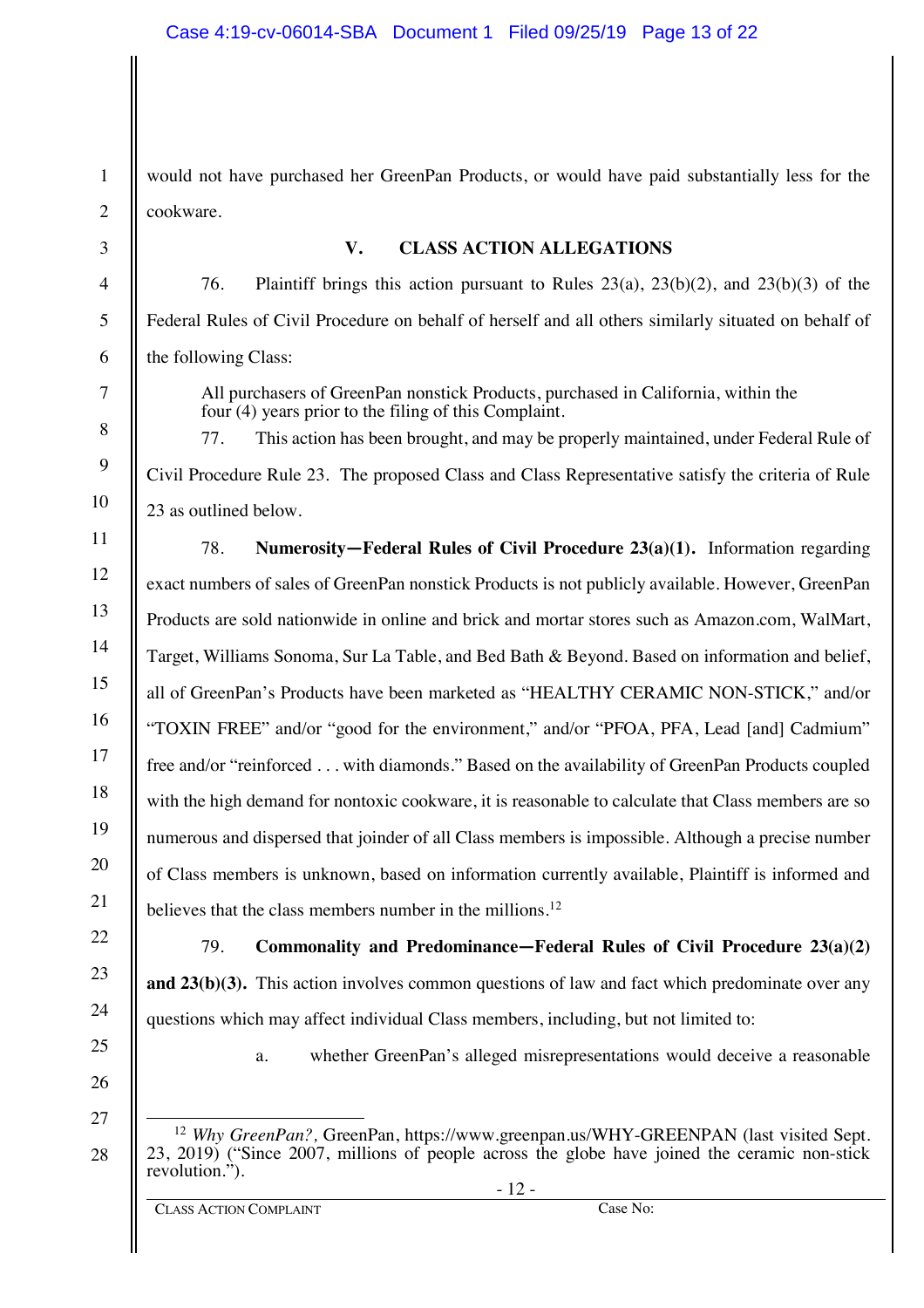1 2 3 4 5 6 7 8 9 10 11 12 13 14 15 16 17 18 19 20 21 22 23 24 25 26 27 28 consumer and is a frauduatent business practice violating California's Unfair Competition Law, False Advertising Law, and Consumer Legal Remedies Act ; b. whether GreenPan's alleged conduct constitutes a unfair business practice violating California's Unfair Competition Law; c. whether GreenPan's alleged conduct constitutes a unlawful business practice violating California's Unfair Competition Law; d. whether GreenPan's alleged conduct violates its design duties, warranty laws, and other laws as set forth herein; e. whether GreenPan designed, manufactured, advertised, marketed, and distributed for sale the nonstick Products at issue into the stream of commerce; f. whether GreenPan's alleged conduct was willful, or whether GreenPan willfully mislead consumers; g. whether Class members are entitled to damages, restitution, restitutionary disgorgement, equitable relief, statutory damages, exemplary damages, and/or other relief; and h. the amount and nature of relief to be awarded to Plaintiff and Class members. 80. **Typicality—Federal Rules of Civil Procedure 23(a)(3).** Plaintiff's claims are typical of the claims of Class members because Plaintiff and the Class members purchased GreenPan nonstick Products containing the one or more of GreenPan's standard advertising phrases, including claims that the Product was "HEALTHY CERAMIC NON-STICK," contained "No PFOA, PFAS, Lead or Cadmium," was "COMPLETELY TOXIN FREE" as well as "good for the environment," and was "reinforced . . with diamonds." Had Plaintiff or Class members known the truth of the Product they purchased, they either would not have purchased GreenPan's nonstick Products or would have paid less for the nonstick Products they did purchase. As a result of GreenPan's misleading and/or fraudulent conduct, Plaintiff and Class members have suffered monetary damages. Plaintiff's claims are typical of the Class members' claims because Plaintiff's claims arise from the same wrongful conduct that give rise to Class members' claims.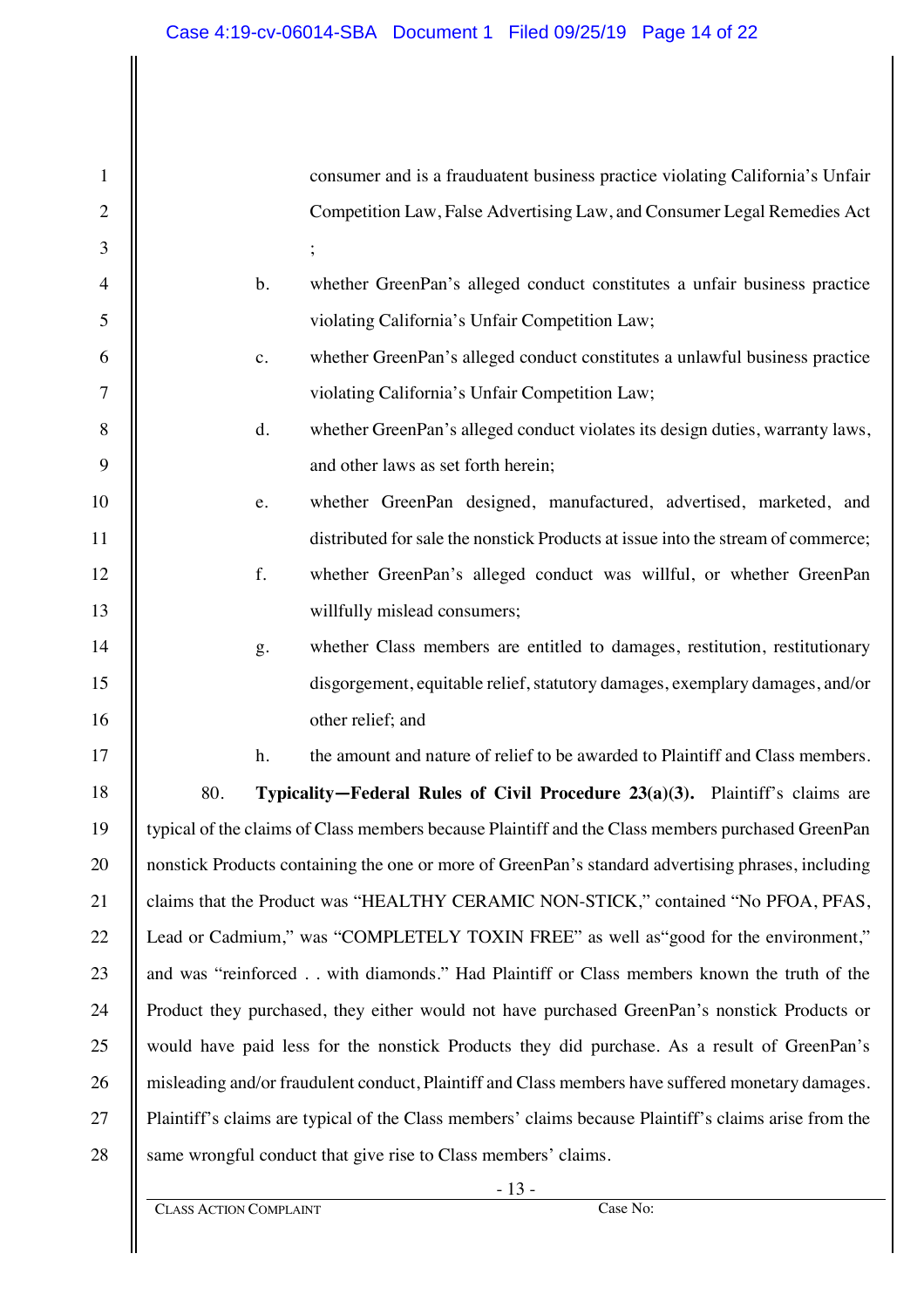81. **Adequacy of Representation—Federal Rule of Civil Procedure 23(a)(4).** The above-named Plaintiff is an adequate Class representative because Plaintiff's interests do not conflict with the interests of the Class it seeks to represent. Plaintiff has retained counsel that are well-versed and experienced in complex litigation and class action litigation, and Plaintiff and counsel intend to vigorously prosecute this action on behalf of Plaintiff and the Class. The interests of the Class will be fairly and adequately protected by Plaintiff and counsel.

82. **Declaratory and Injunctive Relief—Federal Rule of Civil Procedure 23(b)(2).** Injunctive and declaratory relief are appropriate because GreenPan has acted or refused to act on grounds which are generally applicable to Plaintiff and Class members. Thus, final injunctive and declaratory relief, as described below, is appropriate with respect to the Class.

12 13 14 15 16 22 83. **Superiority—Federal Rule of Civil Procedure 23(b)(3).** A class action is superior to any other available means for the fair and efficient adjudication of this action; no unusual difficulties are likely to be encountered in the management and litigation of this class action. When compared to the burden and expense required to litigate each Class member's claims, each individual Class member's claims are relatively small; thus, it would be impracticable for individual Class members to seek redress for GreenPan's wrongful conduct. Even if individual Class members could afford individual suits, the court system could not. Furthermore, individualized litigation creates the potential for embarrassment and inconsistent judgments and increases the delay and expense to all parties and the court system. Adjudication of this matter by means of a class action ensures the most efficient and time- and cost-effective resolution by providing economy of scale, presents fewer management difficulties, and provides the benefit of a comprehensive supervision and a final adjudication by a single court.

84. **Class Action Maintainable under Rule 23(b)(3).** A class action is appropriate because common questions of law and fact predominate over any individual questions affecting only individual members. Class treatment is superior to the alternatives for the fair and efficient adjudication of the controversy alleged herein. Such treatment will permit a large number of similarly situated persons to prosecute their common claims in a single form simultaneously, efficiently, and without the duplication of effort and expense that numerous individual actions would entail. No

1

2

3

4

5

6

7

8

9

10

11

17

18

19

20

21

23

24

25

26

27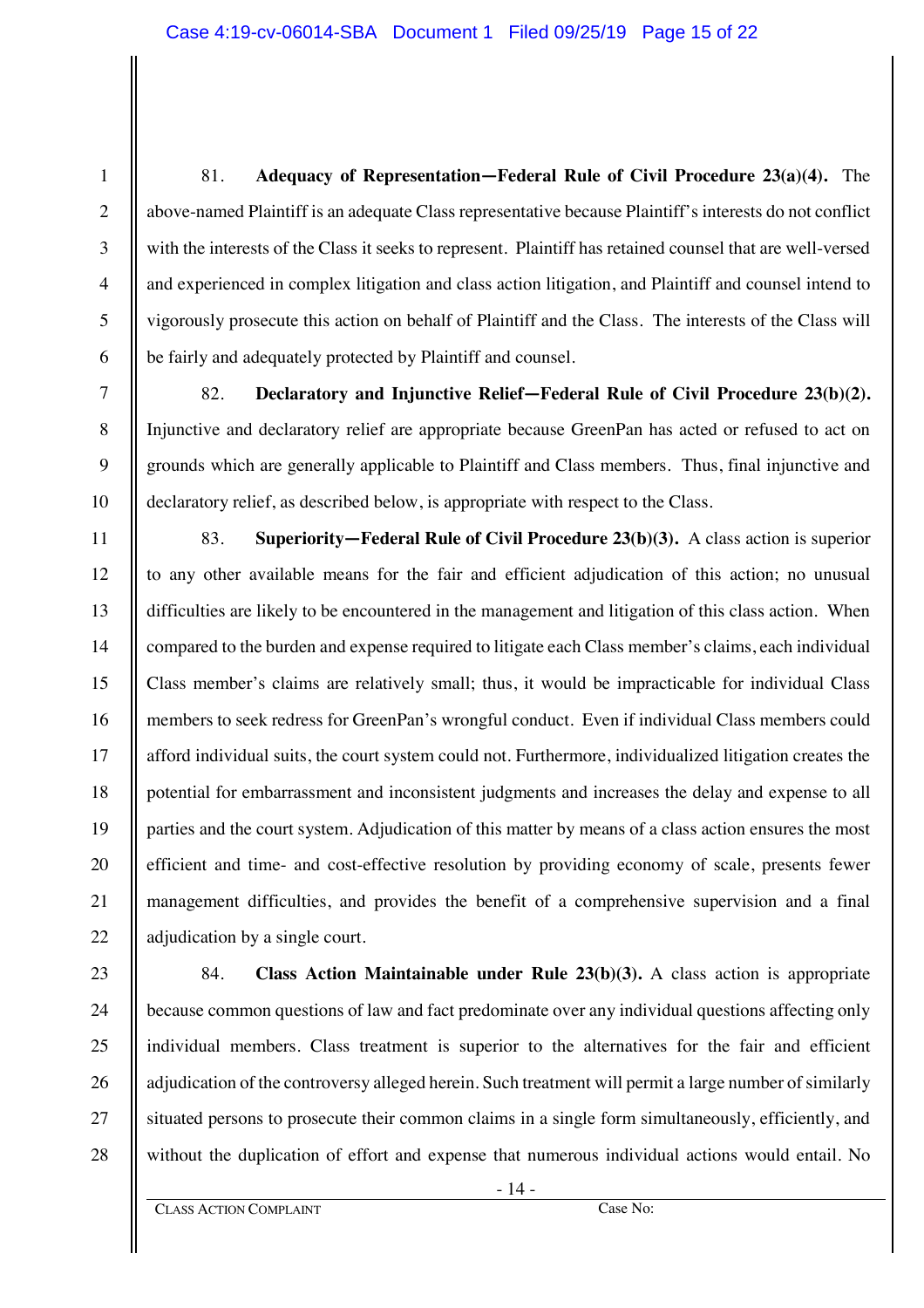1 2 3 4 5 difficulties are likely to be encountered in the management of this class action that would preclude its maintenance as a class action, and no superior alternative exists for the fair and efficient adjudication of this controversy. Without a class action, the Defendant will remain free from responsibility for misleading Plaintiff and Class members regarding the nature of its nonstick Products.

6 7 8

9

10

11

12

13

14

15

16

17

18

19

20

21

22

23

24

25

26

27

28

85. **Class Action Maintainable Under Rule 23(b)(2).** By placing into the marketplace its nonstick Products containing misleading labelling and advertising, and by continuing to manufacture, market, and sell its nonstick Products "HEALTHY CERAMIC NON-STICK," contained "No PFOA, PFAS, Lead or Cadmium," was "COMPLETELY TOXIN FREE" as well as "good for the environment," and was "reinforced . . with diamonds," the Defendant has acted or refused to act on grounds generally applicable to the Class, thereby making declaratory relief an appropriate remedy for Plaintiff and the Class.

#### **VI. CLASS CLAIMS FOR RELIEF**

#### **COUNT I VIOLATION OF CALIFORNIA BUSINESS & PROFESSIONS CODE § 17200,** *ET SEQ***.**

86. Plaintiff repeats and realleges all preceding paragraphs as if fully set forth herein.

87. Plaintiff brings this Count individually and on behalf of the other Class members.

88. The UCL defines unfair business competition to include any "unlawful, unfair or fraudulent" act or practice, as well as any "unfair, deceptive, untrue or misleading" advertising. Cal. Bus. & Prof. Code § 17200.

89. GreenPan has violated the "unfair" prong of the UCL by advertising its Products as "HEALTHY CERAMIC NON-STICK," "COMPLETELY TOXIN FREE," "good for the environment," "reinforced . . . with diamonds," and containing "No PFOA, PFAS, Lead or Cadmium."

90. A business act or practice is "unfair" under the UCL if the reasons, justification and motives of the alleged wrongdoer are outweighed by the gravity of the harm to the alleged victims.

91. GreenPan's reasons for advertising its Products as "HEALTHY CERAMIC NON-STICK," "COMPLETELY TOXIN FREE," "good for the environment," "reinforced . . . with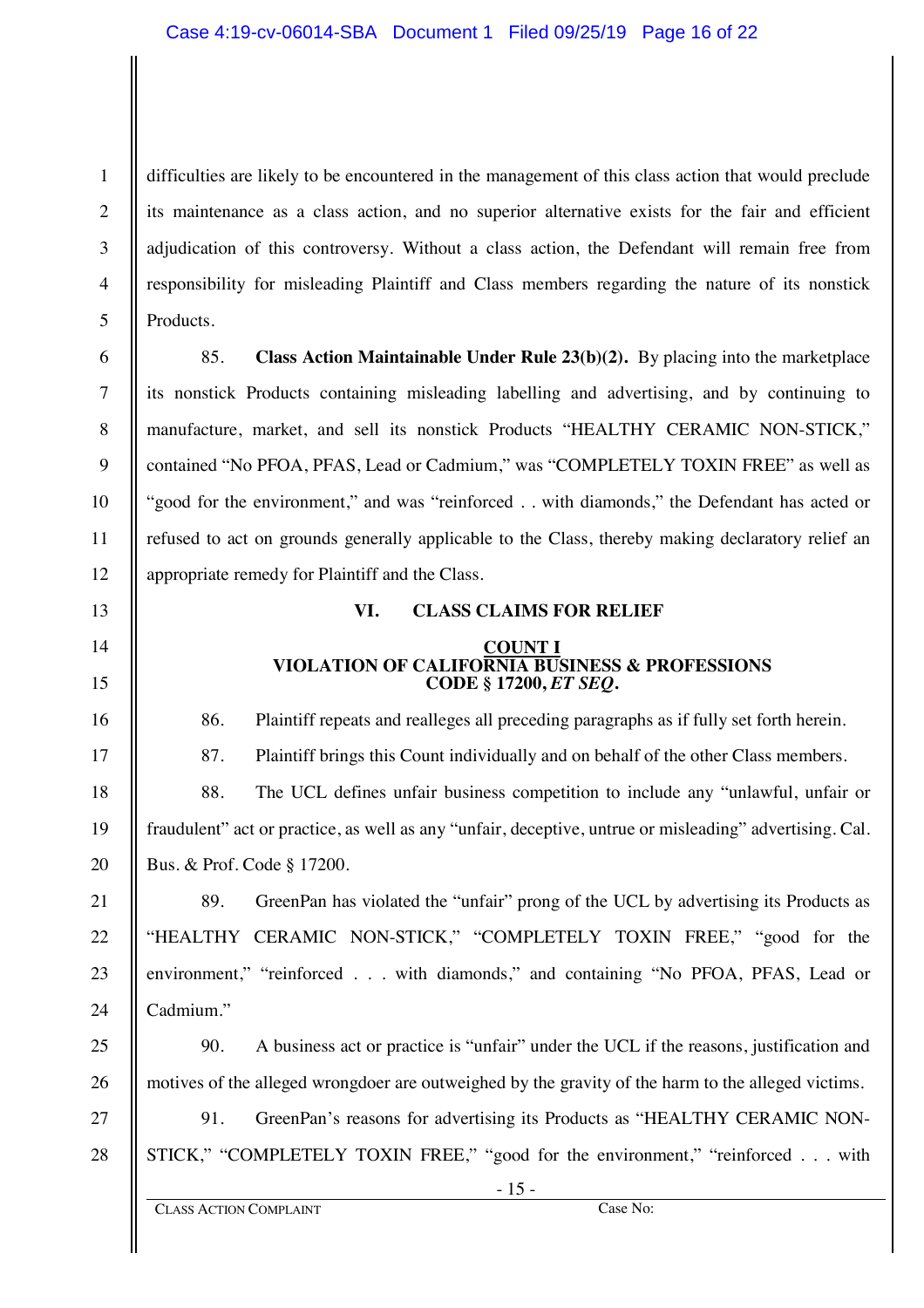1

3

4

5

6

7

8

9

10

11

12

13

14

15

16

17

18

19

20

21

22

23

24

25

26

diamonds," and containing "No PFOA, PFAS, Lead or Cadmium" were purely monetary and intended to exploit the health, safety, and environment-conscious consumer.

92. The gravity of the harm to members of the Class resulting from these unfair acts and practices outweighed any conceivable reasons, justifications, and/or motives of GreenPan for engaging in such deceptive acts and practices. By committing the acts and practices alleged above, GreenPan engaged in unfair business practices within the meaning of California Business & Professions Code §§ 17200, *et seq*.

93. Similarly, GreenPan has violated the "deceptive" and "misleading" prongs of the UCL by advertising online and on Product packaging that its Products are "HEALTHY CERAMIC NON-STICK," "COMPLETELY TOXIN FREE," "good for the environment," "reinforced . . . with diamonds," and containing "No PFOA, PFAS, Lead or Cadmium."

94. This advertising is "deceptive" and/or "misleading" because they would lead a reasonable consumer to believe that Defendant's Products are healthy, toxin free, good for the environment, and reinforced with diamonds, when these Products have none of these characteristics.

95. Furthermore, GreenPan has violated the "unlawful" prong of the UCL. The California Civil Code §1770(a)(2), (5) and (7) prohibits mislabeling consumer products the as have standard, quality, sponsorship, approval, and/or certification which they do not. Defendant's actions also violate California Business & Professions Code §§ 17500, *et seq*.

96. Such advertisements caused Plaintiff, and members of the proposed Class, to overvalue GreenPan's Products and to purchase GreenPan's Products at a higher price than they otherwise would have paid for the Product. As a direct and proximate result of Defendant's "unlawful" business practices as alleged herein, Plaintiff and each Class member have been wrongfully deprived of money and/or property. As such, Plaintiff requests that this Court cause GreenPan to restore this money to Plaintiff and all Class members, and to enjoin GreenPan from continuing to violate the UCL as discussed herein and/or from violating the UCL in the future.

#### **COUNT II VIOLATION OF THE CALIFORNIA FALSE ADVERTISING LAW, CALIFORNIA BUSINESS & PROFESSIONS CODE SECTIONS 17500,** *ET SEQ.*

28

27

97. Plaintiff repeats and realleges all preceding paragraphs as if fully set forth herein.

- 16 -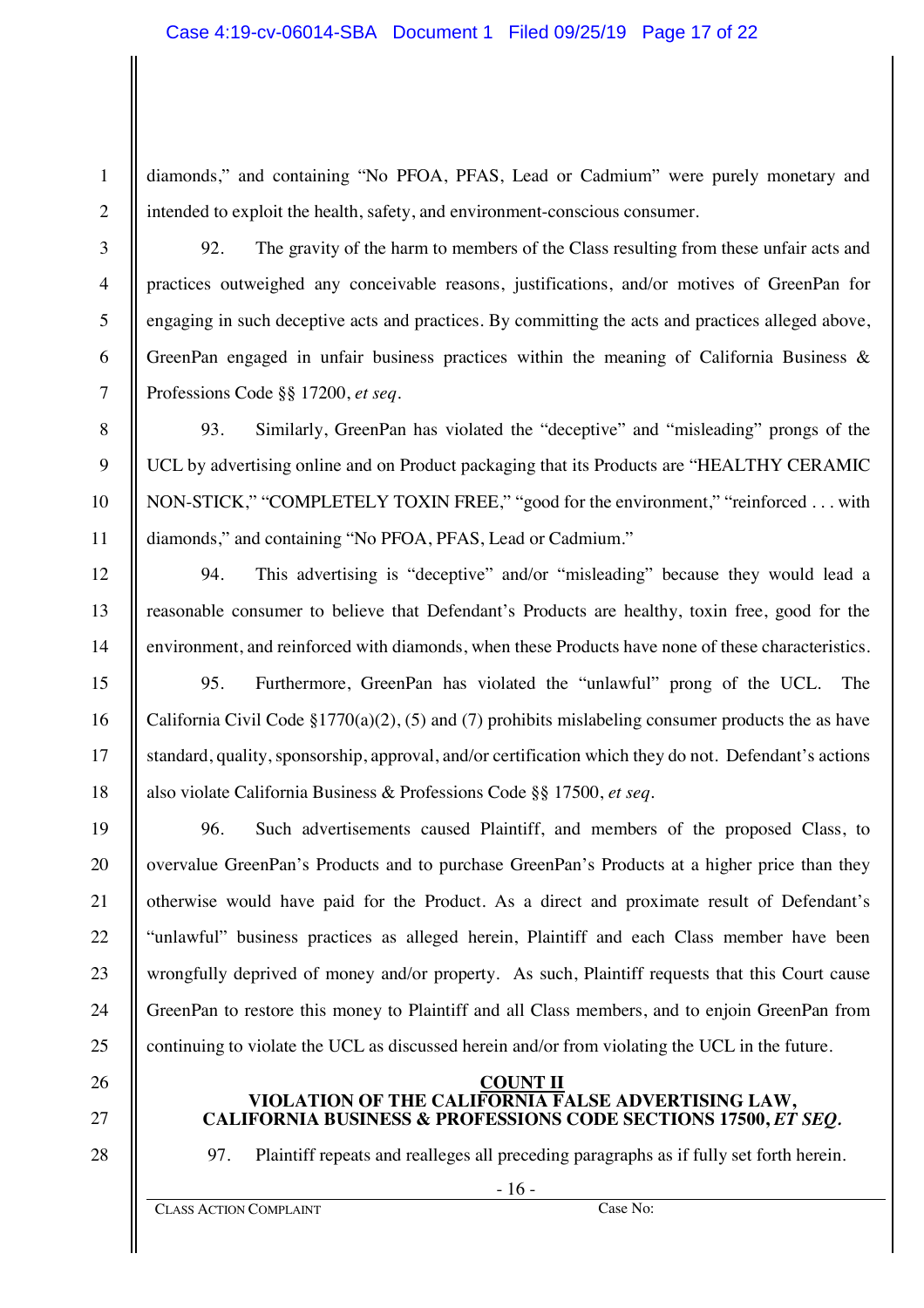98. The California False Advertising Law prohibits unfair, deceptive, untrue, or misleading advertising, including, but not limited to, false statements as to value.

1

2

3

4

5

6

7

8

9

10

11

12

13

14

15

16

17

18

19

20

21

22

23

24

25

26

27

28

99. Defendant disseminated, or caused to be disseminated, the deceptive Product labeling and advertising alleged herein in violation of California Bus. & Prof. Code § 17500.

100. Defendant's labeling and advertisements convey a series of express and implied claims which they know are material to the reasonable consumer and for which they intend for consumers to rely upon when choosing to purchase a cookware Product.

101. Defendant's labeling and advertising was uniform and would be considered material to the average consumer.

102. Plaintiff and members of the Class purchased Defendant's Products believing the Products were "HEALTHY CERAMIC NON-STICK," "COMPLETELY TOXIN FREE," "good for the environment," "reinforced . . . with diamonds," and containing "No PFOA, PFAS, Lead or Cadmium." However, these statements are false, misleading, and have deceived reasonable consumers like Plaintiff and members of the Class.

103. Defendant's labeling and/or advertising of its Products as "healthy," "toxin free" and good for the environment" are misleading because: (1) meals cooked in its ceramic pans are no healthier than the same meal cooked in any other pan; (2) a product is not "healthy" in and of itself because it claims to not contain toxins; (3) the Products do, in fact, contain toxins despite claiming to be "toxin free" and made of "0% Toxins"; (4) the pans are not, on balance, good for the environment; (5) the Products are not reinforced with diamonds; and (6) the Products do not differ in a material way from other non-stick cookware by virtue of the fact that they do not contain PFOA, PFAs, lead or cadmium.

104. GreenPan's practices of advertising its Products as "HEALTHY CERAMIC NON-STICK," "COMPLETELY TOXIN FREE," "good for the environment," "reinforced . . . with diamonds," and containing "No PFOA, PFAS, Lead or Cadmium" were unfair, deceptive and misleading advertising practices because they gave Plaintiff and the Class the false impression that GreenPan's Products were and are healthy, toxin free, good for the environment, made with diamonds, or are otherwise superior, when they are not.

 $-17 -$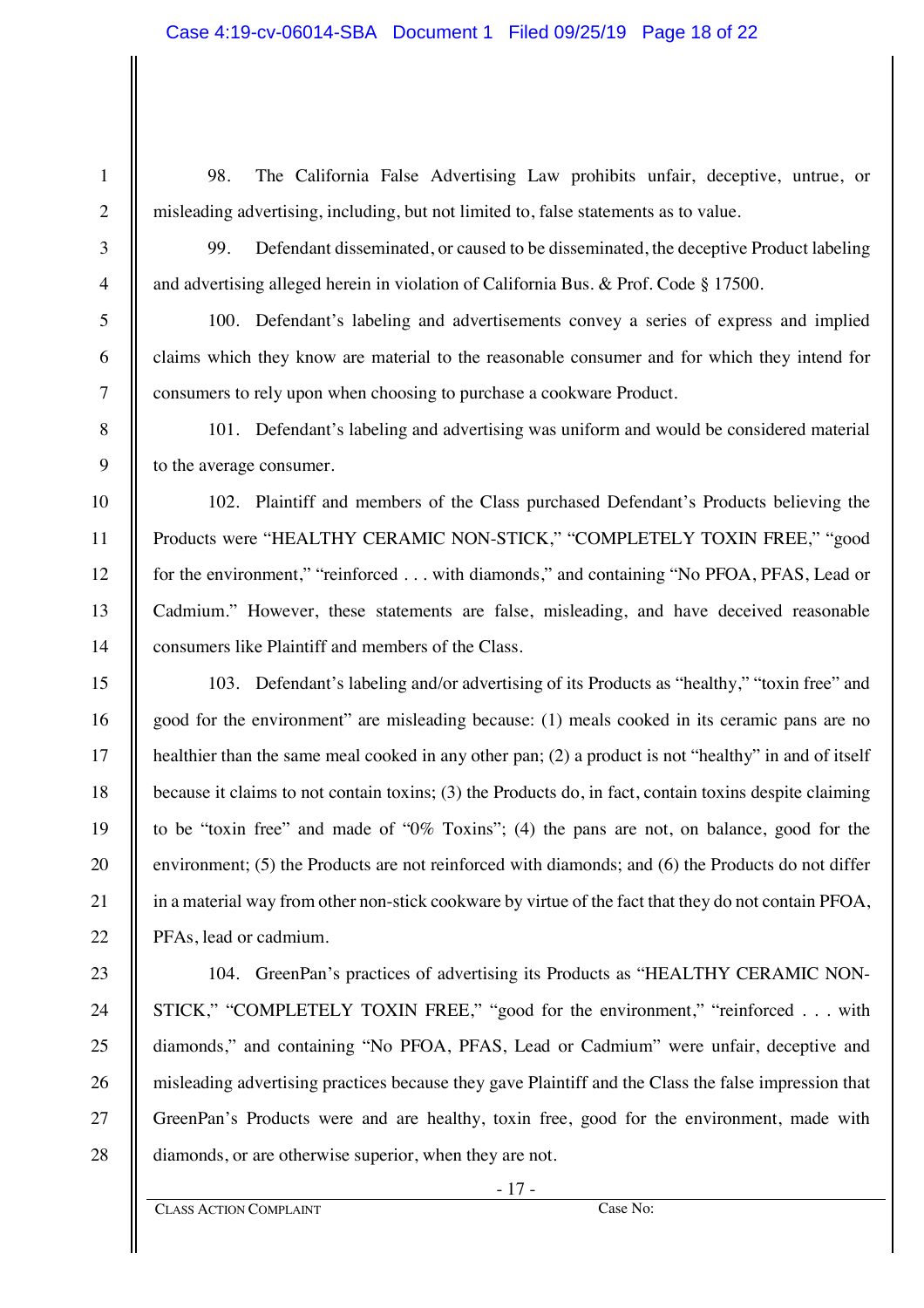105. In making and disseminating the deceptive representations alleged herein, Defendant knew or should have known that the representations were misleading and acted in violation of California's Bus. & Prof Code §§ 17500, *et seq.*

106. As a direct and proximate result of Defendant's wrongful conduct, Plaintiff and California purchasers of Defendant's Products have suffered substantial monetary and nonmonetary damage. Through its unfair acts and practices, GreenPan has improperly obtained money from Plaintiff and the Class. As such, Plaintiff requests that this Court cause GreenPan to restore this money to Plaintiff and all Class members, and to enjoin GreenPan from continuing to violate California's False Advertising Law as discussed herein and/or from violating California's False Advertising Law in the future.

#### **COUNT III**

### **VIOLATION OF THE CALIFORNIA CONSUMER LEGAL REMEDIES ACT, CALIFORNIA CIVIL CODE SECTIONS 1750,** *ET SEQ.*

107. Plaintiff repeats and realleges all preceding paragraphs as if fully set forth herein.

108. Defendant's Products are a "good" as defined by California Civil Code §1761(a).

109. Defendant is a "person" as defined by California Civil Code §1761(c).

110. Plaintiff and Class members are "consumers" within the meaning of California Civil Code §1761(d) because they purchased their GreenPan Products for personal, family or household use.

111. The sale of Defendant's GreenPan Products to Plaintiff and the Class is "transaction" as defined by California Civil Code §1761(e).

112. By failing to give notice to consumers regarding the true nature of the GreenPan Products, as alleged herein, Defendant violated California Civil Code §1770(a)(2), (5) and (7), as it misrepresented the standard, quality, sponsorship, approval, and/or certification of its Muscle Milk Products.

113. As a direct and proximate result of Defendant's wrongful conduct, Plaintiff and California purchasers of Defendant's Products have suffered substantial monetary and nonmonetary damage. Through its unfair acts and practices, GreenPan has improperly obtained money

1

2

3

4

5

6

7

8

9

10

11

12

13

14

15

16

17

18

19

20

21

22

23

24

25

26

27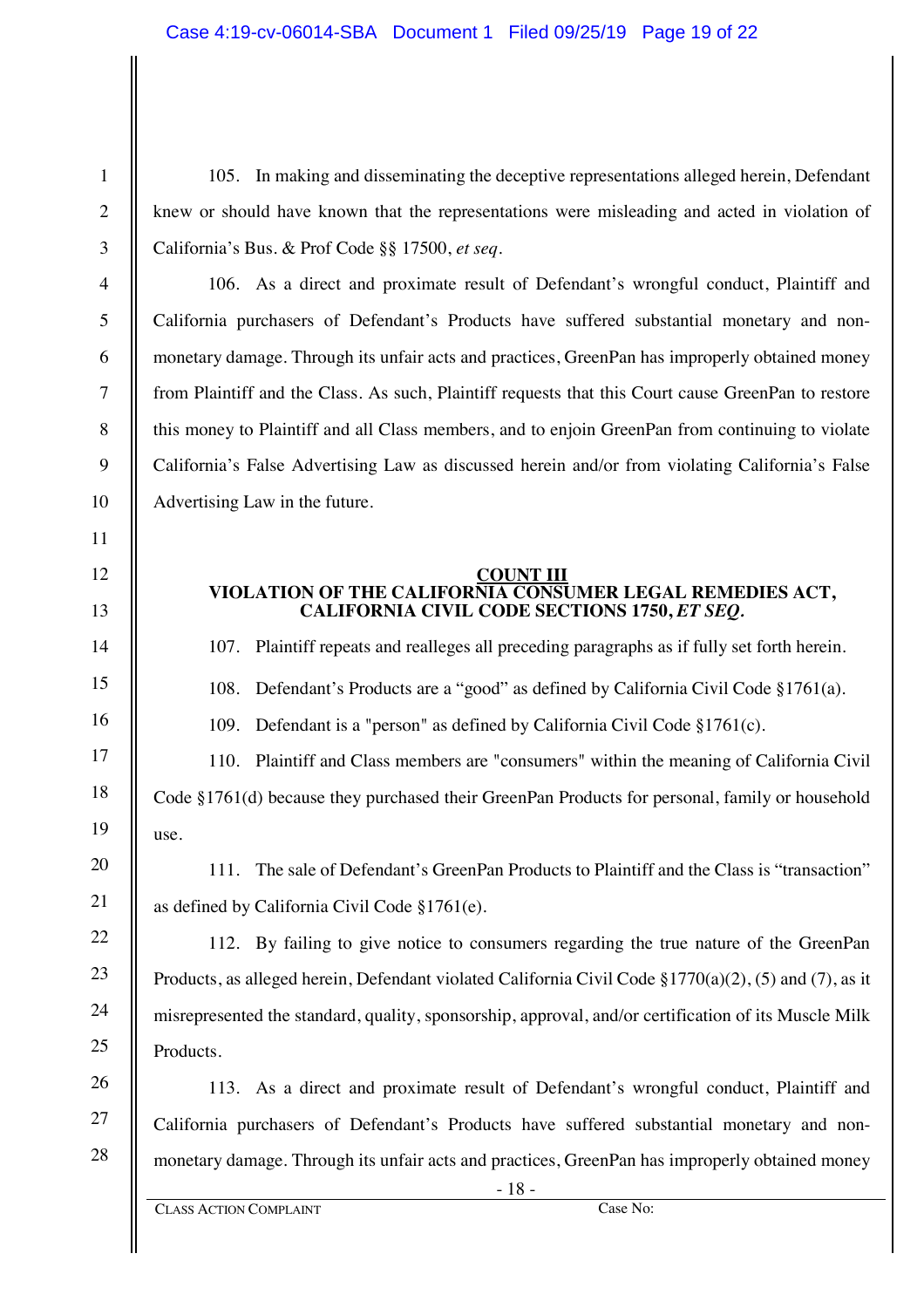from Plaintiff and the Class.

114. Plaintiff, on behalf of herself and all other similarly situated California consumers, and as appropriate, on behalf of the general public of the state of California, seeks injunctive relief prohibiting Defendant continuing these unlawful practices pursuant to California Civil Code § 1782(a)(2).

115. Plaintiff provided Defendant with notice of its alleged violations of the Consumer Legal Remedies Act ("CLRA") pursuant to California Civil Code § 1782(a) *via* certified mail, demanding that Defendant correct such violations.

116. If Defendant's fail to respond to Plaintiff's CLRA notice within 30 days, Plaintiff may amend this Complaint to seek all available damages under the CLRA for all violations complained of herein, including, but not limited to, statutory damages, punitive damages, attorney's fees and cost and any other relief that the Court deems proper.

### **COUNT IV BREACH OF EXPRESS WARRANTY**

117. Plaintiff repeats and realleges all preceding paragraphs as if fully set forth herein.

118. Defendant's labeling and advertisements convey a series of express and implied claims which they know are material to the reasonable consumer and which they intend for consumers to rely upon when choosing to purchase the Product.

119. Defendant's labeling and advertising was uniform and would be considered material to the average consumer.

120. Plaintiff and members of the Class purchased Defendant's Products believing the Products were healthy, toxin free, good for the environment, reinforced with diamonds, or superior to other brands by virtue of being PFOA, PFA, cadmium, and lead free.

121. Plaintiff, and each member of the Class, formed a contract with Defendant at the time Plaintiff and the other members of the Class purchased Defendant's Products.

122. The terms of that contract include the promises and affirmations of fact made by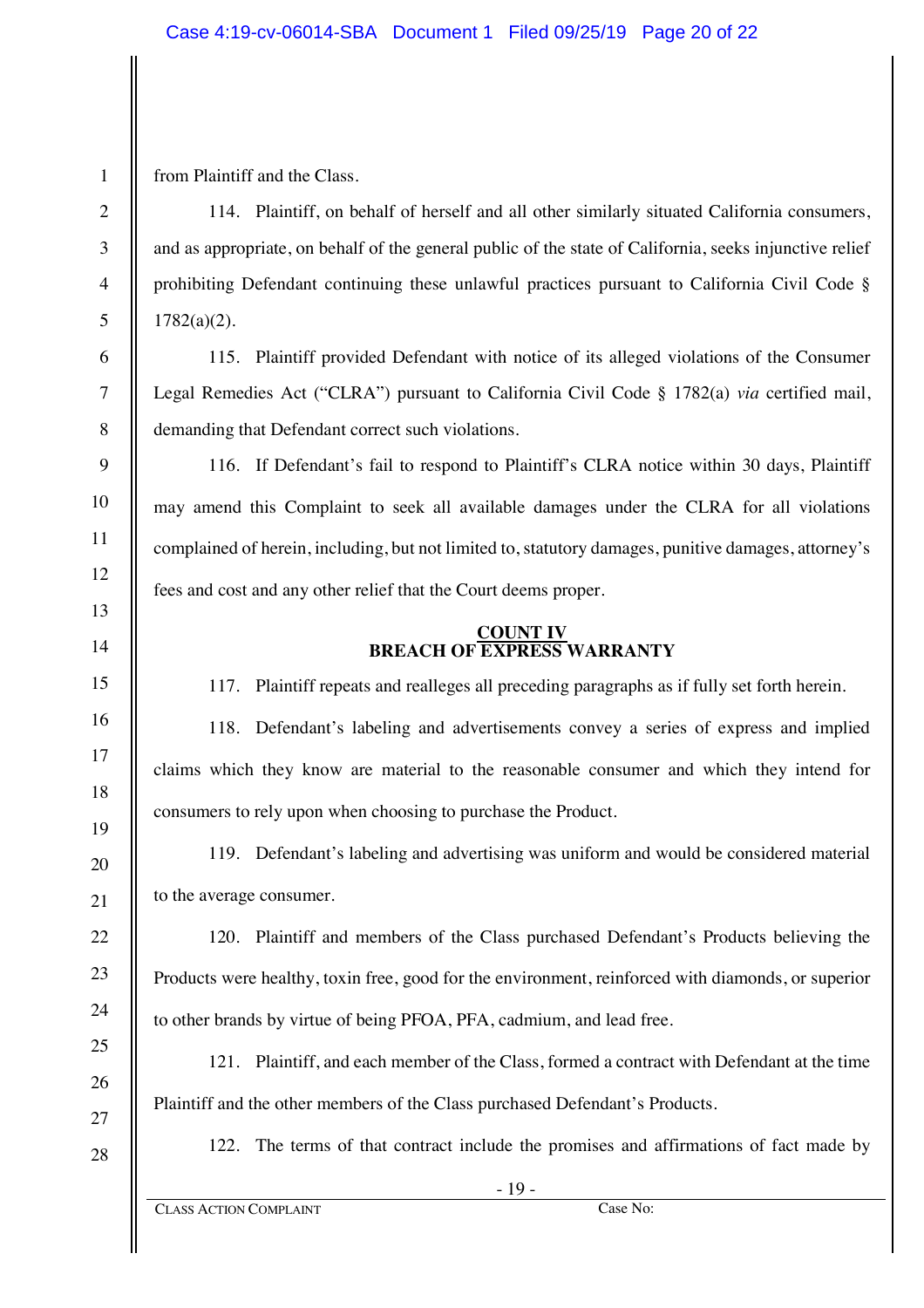Defendant on its Product labels and in the marketing of Defendant's Products that falsely claim that Defendant's Products are "HEALTHY CERAMIC NON-STICK," "COMPLETELY TOXIN FREE," "good for the environment," "reinforced . . . with diamonds," and contain "No PFOA, PFAS, Lead or Cadmium."

123. These promises and affirmations of fact constitute express warranties, became part of the basis of the bargain, and are part of a standardized contract between Plaintiff and the members of the Class on the one hand, and Defendant on the other.

124. Defendant breached the terms of this contract, including the express warranties, with Plaintiff and the Class by failing to provide a product with the promised benefits described above.

125. As a result of Defendant's breach of its implied warranty, Plaintiff and the Class have been damaged in an amount to be determined at trial.

#### **CLAIMS FOR RELIEF**

WHEREFORE, Plaintiff, individually and on behalf of the other Class members, respectfully requests that the Court enter judgment in her favor and against Defendant GreenPan as follows:

1. Declaring that this action is a proper class action, certifying the Class as requested herein, designating Plaintiff as Class Representative, and appointing Plaintiff's attorneys as Class Counsel;

2. For an order that Defendant disgorges and restores to Plaintiff and the Class all monies including but not limited to profits wrongfully obtained by Defendant as a result of Defendant's untrue, unfair, deceptive or misleading advertising or unlawful, unfair or fraudulent advertising as alleged herein, pursuant to Cal. Bus. & Prof. Code §§ 17200 *et seq.*;

3. For an order that Defendant disgorges and restores to Plaintiff and the Class all monies including but not limited to profits wrongfully obtained by Defendant as a result of Defendant's false advertising as alleged herein, pursuant to Cal. Bus. & Prof. Code §§ 17500 *et seq.*;

1

2

3

4

5

6

7

8

9

10

11

12

13

14

15

16

17

18

19

20

21

22

23

24

25

26

27